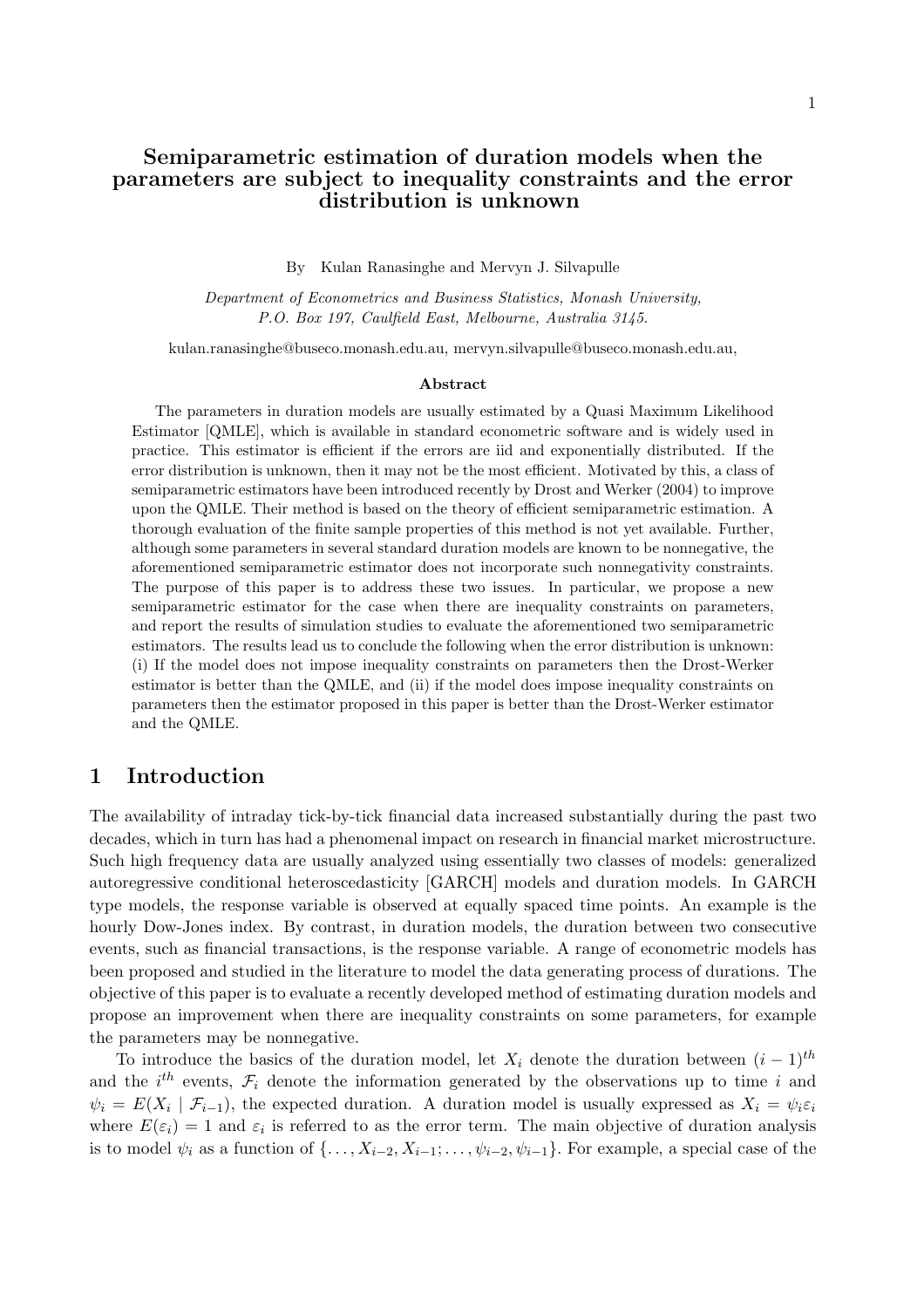well-known linear autoregressive conditional duration[ACD] model of Engle and Russell (1998) is the following  $ACD(1,1)$  model:

$$
\psi_i = \alpha + \beta X_{i-1} + \gamma \psi_{i-1}.\tag{1}
$$

More generally,  $\psi_i$  may take the form  $g(\ldots, X_{i-1}; \ldots, \psi_{i-1}; \theta)$  where g is a given function and  $\theta$  is an unknown parameter. Further, g may also depend on exogenous variables.

For simplicity, let us temporarily assume that the error terms,  $\varepsilon_1, \ldots, \varepsilon_n$ , are independently and identically distributed with f denoting their common probability density function [pdf]. If f is known then the model can be estimated by maximum likelihood (for example, see Bauwens and Giot  $(2000)$ . On the other hand, if f is unknown, as is usually the case in practice, the quasi maximum likelihood estimator[QMLE] based on the likelihood corresponding to exponential distribution for the error terms, is consistent and asymptotically normal. This amounts to setting  $f(t) = \exp(-t)$ for  $t > 0$  in the likelihood function. However, such a QMLE is not necessarily the most efficient if f deviates from the exponential distribution and/or the error terms are not independent. This is important because the time-series nature of  $\{X_i\}$  suggests that the error terms  $\{\varepsilon_i\}$  are unlikely to be independent and identically distributed with a known density function.

Recently, Drost and Werker (2004) proposed an efficient estimator of  $\theta$  when the error distribution is unknown and  $\varepsilon_1, \ldots, \varepsilon_n$  may not be independent. Their development is based on the general theory of *efficient semiparametric inference*. Detailed accounts of this topic are given in Bickel et al. (1993) and Tsiatis (2006). While Drost and Werker (2004) provided the theoretical derivations of their estimator, a detailed evaluation of the finite sample properties of the proposed estimator is not yet available. One of the objectives of this paper is to carry out such an evaluation.

In efficient semiparametric inference, the objective is to achieve high efficiency for inference on a finite dimensional parameter in the presence of an unknown function such as the distribution of the error terms. The theory on this topic is elegant and powerful. However, there is a significant gap between this elegant theory and its implementation for use in empirical studies.

Motivated by these considerations, we conducted a large scale simulation study to evaluate the performance of the Drost-Werker estimator[DW-estimator] for several duration models under a range of scenarios and experimented with different methods of implementation. Our results suggest that the DW-estimator is better than the usual QMLE overall, except when the true parameter is restricted by inequality constraints, such as  $\theta_1 \geq 0, \theta_2 \geq 0$ , and their true values are close to a certain boundary of the parameter space. This is indicated briefly in the next paragraph in the context of the model (1).

By definition, duration  $X_i$  is nonnegative, and hence  $\psi_i \geq 0$ . Consequently, the parameters  $\alpha$ ,  $\beta$  and  $\gamma$  in (1) must be nonnegative as well. Further, we also have  $\alpha + \beta \leq 1$ . However, the DW-estimator is not specifically designed to incorporate such inequality constraints and hence it may turn out to be negative even when the true parameter is known, a priori, to be nonnegative. If the DW-estimator  $\hat{\beta}$  of  $\beta$  turns out to be negative, one may be tempted to simply truncate it and redefine it as  $\hat{\beta} = 0$ . Such a method of truncating an estimator is crude, particularly because there is already a well-developed body of statistical theory for incorporating such inequality constraints. A book-length treatment of this is given in Silvapulle and Sen (2005). In this paper, we propose an inequality constrained estimator  $\theta$  of  $\theta$ . A feature of our constrained estimator is that if the DW-estimator satisfies the inequality constraints on the parameters, then the two estimators are the same. Otherwise, the constrained estimator is the point on the boundary of the parameter space that is "closest" to  $\hat{\theta}$  in some sense. A theoretical result provides the asymptotic distribution of the inequality constrained estimator  $\bar{\theta}$  and shows that it is likely to be closer to the true value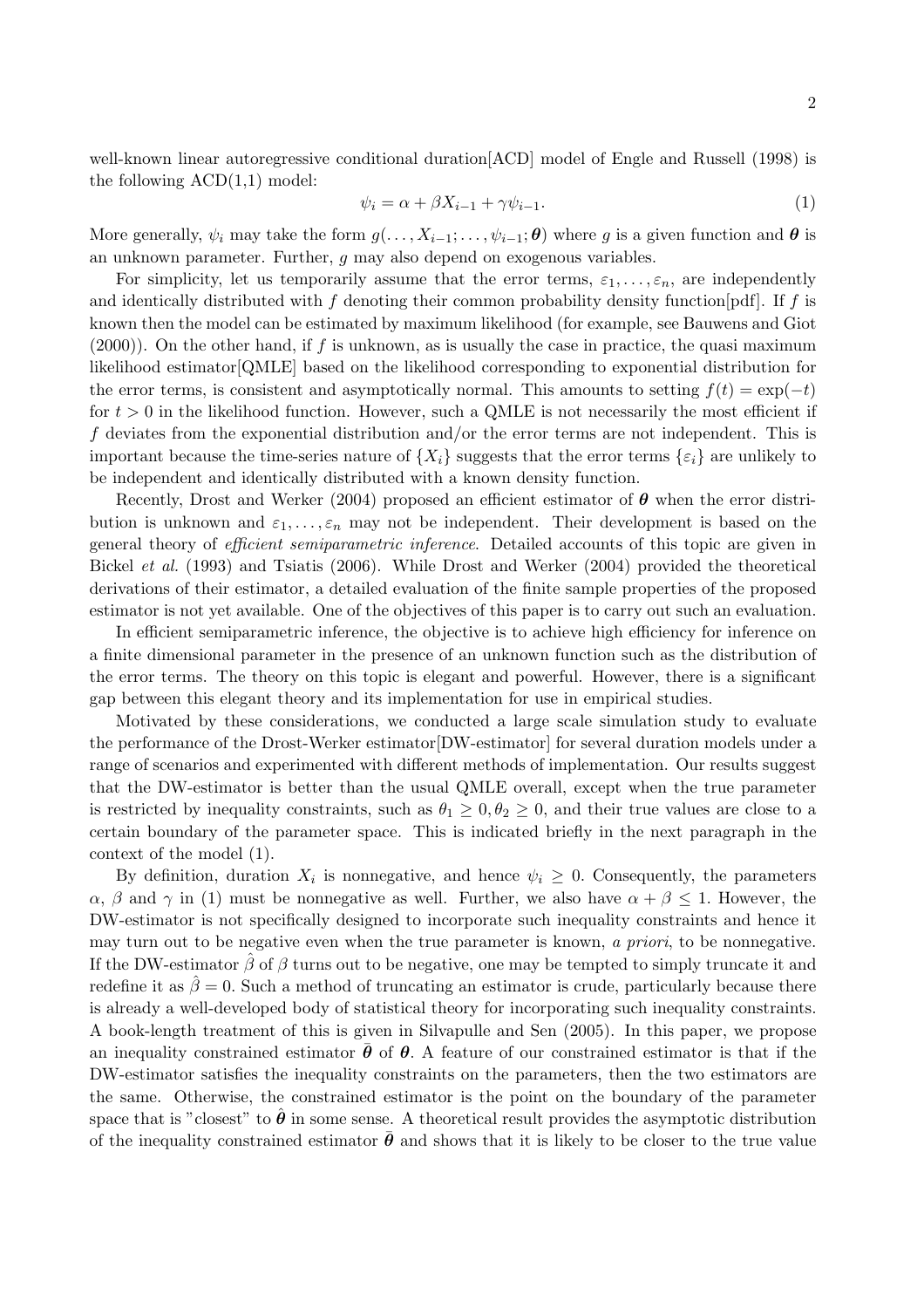than the unconstrained DW-estimator  $\hat{\theta}$ . The simulation results show that if the true value of the parameter is far from the boundary of the parameter space,  $\hat{\theta}$  tends to be an interior point of the parameter space and consequently there is hardly any difference between  $\theta$  and  $\theta$ . On the hand, if the true value is close to the boundary of  $\{\theta\}$  then our proposed constrained estimator  $\theta$  performs better than the unconstrained DW-estimator  $\hat{\theta}$ , as expected.

This paper makes two significant contributions: (i) It provides an extensive evaluation of the semiparametrically efficient DW-estimator, and (ii) it develops a new semiparametric estimator when some parameters are known to be non-negative, or more generally when there are constraints of the form  $h(\theta) \geq 0$  where h is a vector function. The main findings of this paper may be summarised as follows:

- 1. The errors are iid and the common distribution is exponential: The QMLE is equal to the MLE and hence one would expect that the QMLE would be the best. The simulation results are consistent with this, but the differences between QMLE and the semiparametric estimators [SPE] tend to be generally small.
- 2. There are no constraints on parameters and the errors are not iid with error distribution being exponential: Overall, the DW-estimator performed better compared to the QMLE.
- 3. There are inequality constraints on parameters: The constrained semiparametric estimator introduced in this paper is better than the unconstrained DW-estimator.
- 4. There are inequality constraints on parameters and the errors are not iid with error distribution being exponential: In this case, the QMLE was obtaineded by maximizing the quasilikelihood over the constrained parameter space leading to a constrained-QMLE. We considered the linear ACD model (1) and the *Power ACD* model defined by  $\psi_i^{\lambda} = \alpha + \beta X_{i-1}^{\lambda} + \gamma \psi_{i-1}^{\lambda}$ , for which  $\alpha, \beta$  and  $\gamma$  are nonnegative. We observed that the performance of the constrained semiparametric estimator introduced in this paper relative to the constrained QMLE, depends on the the ratio  $\beta/\alpha$ . If this ratio is too close to zero, then none of the estimators is uniformly best because the constrained semiparametric estimator is better for  $\beta$  but not for  $\alpha$ and  $\gamma$ . For all other scenarios, we observed that the constrained estimator  $\theta$  is at least as good as, and often better than, the constrained QMLE. Overall, the constrained semiparametric estimator  $\bar{\theta}$  is better than the unconstrained DW-estimator and the constrained QMLE.

We conclude that the semiparametric estimator of Drost and Werker (2004) and the inequality constrained estimator proposed in this paper are better than the QMLE that is available in standard econometric software and is widely used in practice.

The plan of the paper is as follows. Section 2 deals with the methodological aspects. In subsection 2.1, we recall some known results, and in subsection 2.2 we define the inequality constrained semiparametric estimator. Section 3 provides the results of a simulation study, section 4 provides an empirical example to illustrate the new constrained semiparametric estimator, and section 5 concludes.

## 2 Semiparametric Estimation of Duration Models

As in the previous section,  $X_i$  denotes the i<sup>th</sup> observation of a duration variable X,  $\mathcal{F}_i$  denotes the information generated by the observations up to and including  $X_i$ ,  $\psi_i = E(X_i | \mathcal{F}_{i-1})$  and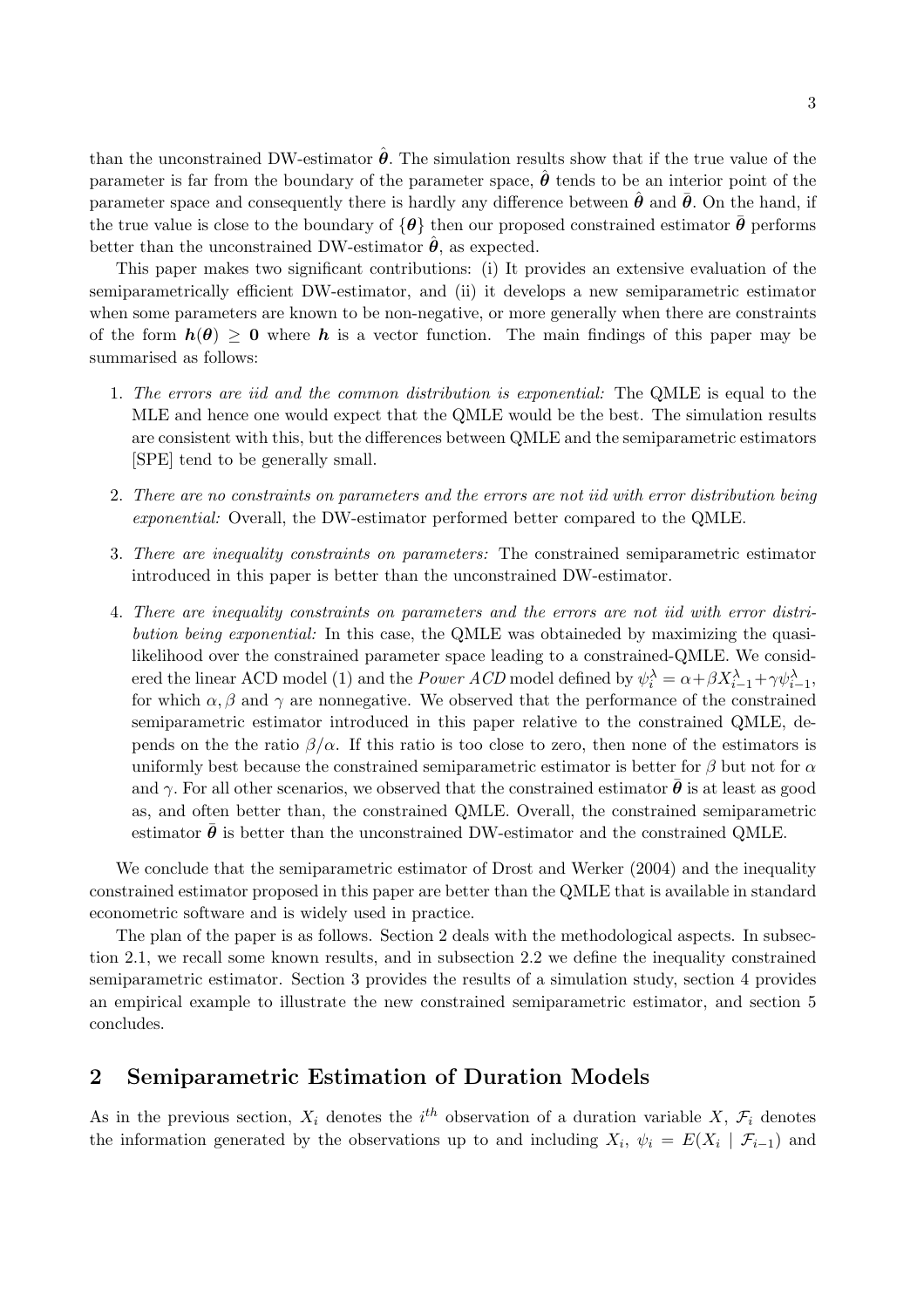4

 $\varepsilon_i = X_i/\psi_i$ . Fernandes and Grammig (2006) provided a survey of such duration models. A simple example of each of the five main types that they studied, is given below.

- 1. Log-ACD Type I Model:  $\log \psi_i = \alpha + \beta \log X_{i-1} + \gamma \log \psi_{i-1}$
- 2. Log-ACD Type II Model:  $\log \psi_i = \alpha + \beta \varepsilon_{i-1} + \gamma \log \psi_{i-1}$
- 3. Box-Cox ACD Model:  $\log \psi_i = \alpha + \beta \varepsilon_{i-1}^v + \gamma \log \psi_{i-1}$
- 4. Linear ACD Model:  $\psi_i = \alpha + \beta X_{i-1} + \gamma \psi_{i-1}$
- 5. Power ACD Model:  $\psi_i^{\lambda} = \alpha + \beta X_{i-1}^{\lambda} + \gamma \psi_{i-1}^{\lambda}$

Let  $\theta$  denote the unknown parameter; for example,  $\theta = (\alpha, \beta, \gamma)^T$  for the linear ACD(1,1) model in (1). Within the framework of this paper we do not assume that the error distribution belongs to any known parametric family. Hence  $\theta$  does not include parameters of the error distribution. To ensure that the parameters are identified, we assume that  $E(\varepsilon_i | \mathcal{F}_{i-1}) = 1$ . Usually, the errors are assumed to be independently and identically distributed [iid] for simplicity. However, the nature of the durations in practice suggests that this is unlikely to be the case in most practical situations and hence it would be desirable for the method of inference to be robust against the violation of the assumption of *iid* errors. To this end, let  $\mathcal{H}_{i-1} \subset \mathcal{F}_{i-1}$  and assume that the conditional distribution of  $\varepsilon_i$  given the past depends only on the information in the set  $\mathcal{H}_{i-1}$ . Thus, the smaller information set  $\mathcal{H}_{i-1}$  contains the relevant past variables that are assumed to affect the distribution of  $\varepsilon_i$  given the past. Now, with  $\psi_i = E(X_i \mid \mathcal{F}_{i-1})$ , the semiparametric SP model is defined formally by

$$
X_i = \psi_i \varepsilon_i, \ \psi_i = g(\ldots, X_{i-1}; \ldots, \psi_{i-1}; \boldsymbol{\theta}), \text{ and } \mathcal{L}(\varepsilon_i \mid \mathcal{F}_{i-1}) = \mathcal{L}(\varepsilon_i \mid \mathcal{H}_{i-1})
$$

where g is a known function and  $\mathcal{L}(\varepsilon_i \mid \mathcal{F}_{i-1})$  refers to the distribution of  $\varepsilon_i$  given  $\mathcal{F}_{i-1}$ . The special case of independently and identically distributed errors is obtained by setting  $\mathcal{H}_i$  equal to the trivial field  $\{\phi, \Omega\}.$ 

#### 2.1 Semi-parametric Estimation

This subsection provides the essentials to formulate the inference problem, and states the relevant semiparametric results in a concise form for convenience, but does not contain new theoretical results. Let  $f_i$  denote the probability density function [pdf] corresponding to  $\mathcal{L}(\varepsilon_i \mid \mathcal{H}_{i-1})$ . We shall assume that  $f_i$  is smooth, for example, it has continuous first derivative. It follows that the conditional pdf of  $X_i$  given  $\mathcal{F}_{i-1}$  is  $\psi_i^{-1} f_i(x/\psi_i)$  and hence the loglikelihood  $\ell(\theta)$  is given by  $\ell(\theta) = \sum \ell_i(\theta)$ , where  $\ell_i(\theta) = \ln{\{\psi_i^{-1} f_i(X_i/\psi_i)\}}$ . If  $f_i$  were known, then the maximum likelihood estimator [MLE] of  $\theta$  would be  $argmax_{\theta} \ell(\theta)$  and it would be asymptotically efficient. In practice,  $f_i$  is usually unknown. In this setting, the model is semiparametric and  $\theta$  can be estimated consistently by a quasi maximum likelihood estimator[QMLE] obtained by choosing the quasi likelihood equal to the loglikelihood when  $f_i$  is the exponential distribution with unit mean (see Bauwens and Giot  $(2001)$ ). Efficient estimation in general semiparametric models has a specialized but a growing literature. Comprehensive accounts are given in Bickel *et al.* (1993) and Tsiatis (2006). An important result in this area is that a desirable estimator of an unknown finite dimensional parameter  $\theta$ in semiparametric models is the so called, *semiparametrically efficient estimator*, which essentially means that the estimator of  $\theta$  is efficient in some sense for the model with the density function of errors treated as unknown nuisance functions. Detailed discussions of these estimators are given in Tsiatis (2006) and Newey (1990). Here we shall state the main relevant results, without the technical details.

To introduce the semiparametrically efficient estimator of Drost and Werker (2004), first let us suppose that the error density function is known. Let  $\dot{q}(\theta)$  denote  $(\partial/\partial \theta)q(\theta)$  for any function q,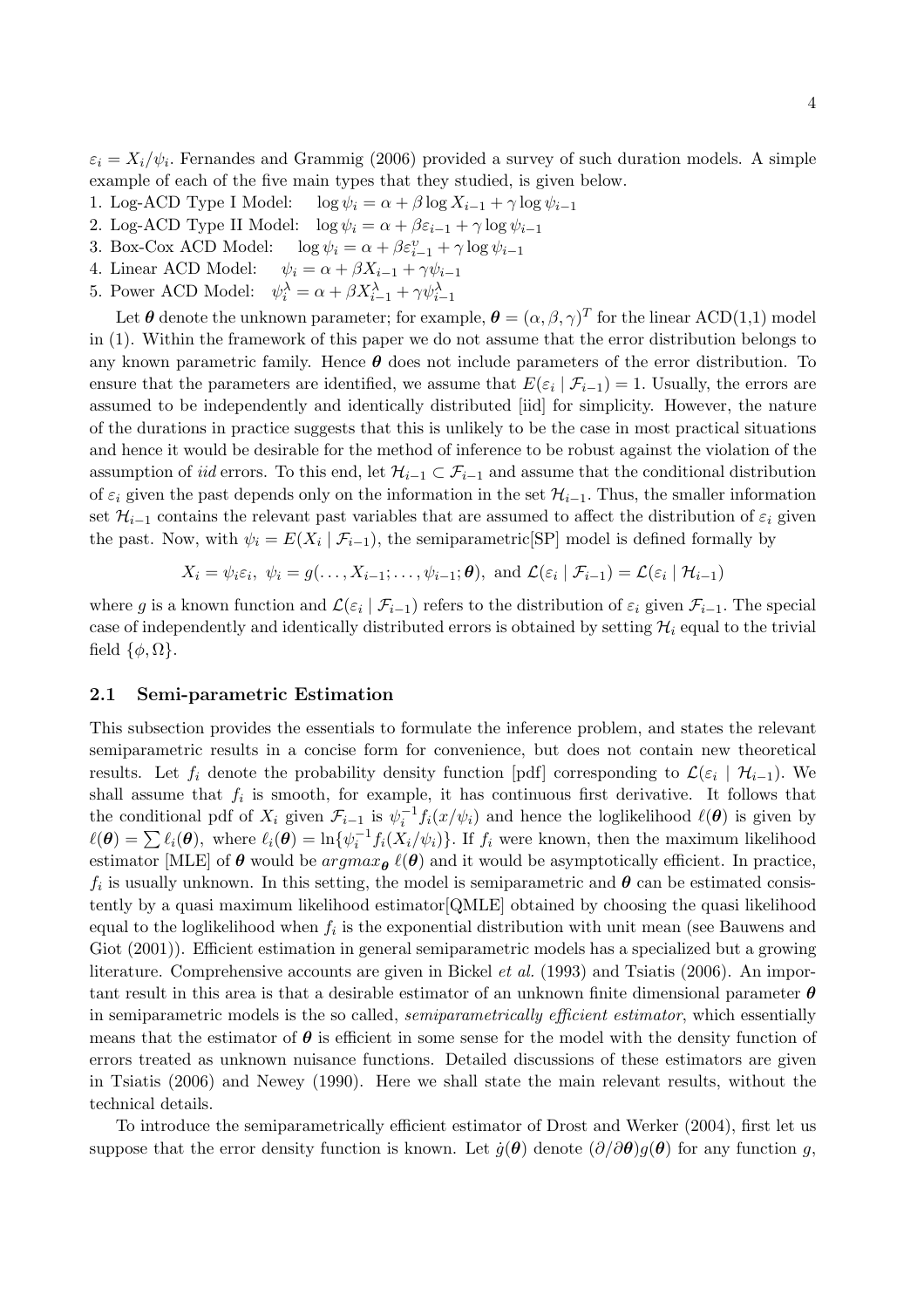and let  $\tilde{\boldsymbol{\theta}}$  denote a  $n^{1/2}$ -consistent estimator of  $\boldsymbol{\theta}$ , for example it could be the QMLE introduced earlier. The estimator,  $\{\tilde{\boldsymbol{\theta}}_n + \{n^{-1}\Sigma_{i=1}^n \dot{\ell}_i(\tilde{\boldsymbol{\theta}}_n)\dot{\ell}_i(\tilde{\boldsymbol{\theta}}_n)^T\}^{-1}n^{-1}\Sigma_{i=1}^n \dot{\ell}_i(\tilde{\theta}_n)\},$  is called the *one-step estima*tor. It is asymptotically equivalent to the MLE, and is obtained by applying the Newton-Raphson iteration once, starting from any  $n^{1/2}$ -consistent estimator (see Bickel *et al.* (1993)).

Now, let us relax the assumption that the error density function is known. Consequently,  $\dot{\ell}_i$  in the foregoing expression for the one-step estimator is also unknown. Results on semiparametrically efficient estimation suggests to replace  $\hat{\ell}_i$  by  $\tilde{\ell}_i^*$ , a suitable estimator of  $\hat{\ell}_i^*$  which is given by

$$
\dot{\ell}_{i}^{*}(\boldsymbol{\theta}) = \frac{\varepsilon_{i} - 1}{var\{\varepsilon_{i}|\mathcal{H}_{i}\}} E\left[\frac{\partial}{\partial \theta}log(\psi_{i})|\mathcal{H}_{i}\right] - \left(1 + \varepsilon_{i}\frac{f_{i}'(\varepsilon_{i})}{f_{i}(\varepsilon_{i})}\right)\left[\frac{\partial}{\partial \theta}log(\psi_{i}) - E\left[\frac{\partial}{\partial \theta}log(\psi_{i})|\mathcal{H}_{i}\right]\right].
$$

This is the *semiparametrically efficient score function*, which corresponds to the efficient score function in classical parametric inference with finite dimensional nuisance parameters. This result is due to Drost and Werker (2004). Let  $\tilde{\ell}_i^*$  denote a 'suitable' estimator of  $\ell_i^*$ . This essentially means that the former converges to the latter with respect to integrated mean squared error.

For our computations in the next section, we adopted the following method. First compute the residuals as  $\tilde{\varepsilon}_i = X_i/\psi_i(\theta)$ ,  $(i = 1, \ldots, n)$ , and then apply the nearest neighbor method to the residuals for estimating unknown densities. For the local bandwidth at x, choose the standard deviation of the  $2k+1$  points near x, where  $k = n^{4/5}/\sqrt{2}$  and the neighbourhood is chosen so that  $k$  points are on each side of  $x$ . The conditional moments and variances appearing in the foregoing expression for  $\dot{\ell}_i^*(\theta)$  can be estimated using Nadaraya-Watson estimator. For example, to estimate  $E[\partial/\partial \theta \log(\psi_i) | \mathcal{H}_i]$ , we regress  $(\partial/\partial \theta) \log(\tilde{\psi}_i)$  on  $\tilde{\psi}_i$ . These steps lead to the following DW-estimator:

$$
\hat{\boldsymbol{\theta}} = \tilde{\boldsymbol{\theta}}_n + \left( n^{-1} \sum_{i=1}^n \tilde{\ell}_i^* (\tilde{\boldsymbol{\theta}}_n) \tilde{\ell}_i^* (\tilde{\boldsymbol{\theta}}_n)^T \right)^{-1} n^{-1} \sum_{i=1}^n \tilde{\ell}_i^* (\tilde{\boldsymbol{\theta}}_n)
$$
\n(2)

We close this section with three special cases of the set  $\mathcal{H}_i$  and the corresponding expressions for  $\tilde{\ell}_i^*(\tilde{\theta}_n)$ . The cases  $\mathcal{H}_i$  equal to  $\{\phi,\Omega\}$ ,  $\sigma(\varepsilon_i)$  and  $\mathcal{F}_i$  correspond to *iid*, Markov and Martingale errors. For these three cases,  $\dot{\ell}_i^*(\theta)$  is given by the following three expressions respectively:

{ε<sup>i</sup> − 1/var(εi)}ψ˙ <sup>i</sup> − {1 + εif 0 i (εi)/fi(εi)}(∂/∂θ)log(ψi) − ψ˙ <sup>i</sup> (3) · ¸ µ ¶ · <sup>∂</sup> · ¸¸

$$
\frac{\varepsilon_i - 1}{var\{\varepsilon_i|\varepsilon_{i-1}\}} E\left[\frac{\partial}{\partial \theta} log(\psi_i)|\varepsilon_{i-1}\right] - \left(1 + \varepsilon_i \frac{f_i'(\varepsilon_i)}{f_i(\varepsilon_i)}\right) \left[\frac{\partial}{\partial \theta} log(\psi_i) - E\left[\frac{\partial}{\partial \theta} log(\psi_i)|\varepsilon_{i-1}\right]\right] \tag{4}
$$

$$
\{(\varepsilon_i - 1)/\text{var}(\varepsilon_i | \mathcal{H}_i)\}(\partial/\partial \theta) \log(\psi_i) \tag{5}
$$

where  $\dot{\psi}_i = E[(\partial/\partial \theta) \log(\psi_i)|\mathcal{H}_i]$ .

The estimator  $\hat{\theta}$  in (2) with  $\tilde{\ell}_i^*$  being an estimate of  $\dot{\ell}_i^*$  given in the foregoing three cases will be denoted by  $\hat{\theta}_{iid}$ ,  $\hat{\theta}_{Mark}$  and  $\hat{\theta}_{Mart}$  respectively. The estimator  $\hat{\theta}$  corresponding to these these three cases will be evaluated in the simulation study discussed later in this paper.

#### 2.2 Estimation subject to inequality constraints

In the linear ACD(1,1) model  $\psi_i = \alpha + \beta X_{i-1} + \gamma \psi_{i-1}$ , the parameters  $\alpha$ ,  $\beta$  and  $\gamma$  are nonnegative because  $\psi_i \geq 0$  and  $X_i \geq 0$  for every i. However, their estimators in (2) may not satisfy such nonnegativity constraints. Therefore, it would be essential to modify the approach in Drost and Werker (2004) to ensure that such constraints are satisfied. To this end we adopt ideas that underlie constrained statistical inference; for a detailed account see Silvapulle and Sen (2005). There is no unique way to define suitable constrained estimators. We propose the following.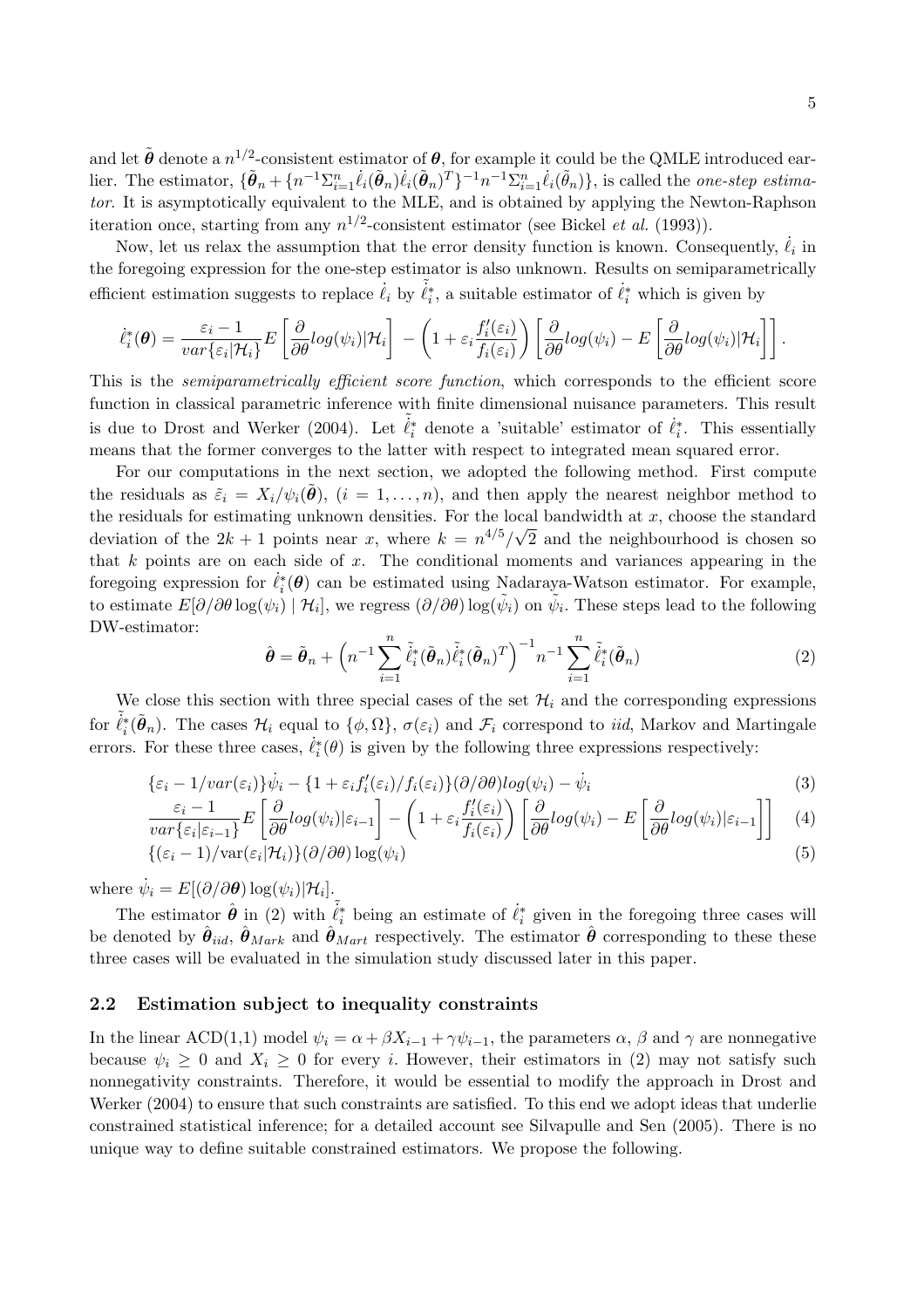Let  $\Theta$  denote the parameter space of  $\theta$ . We shall assume that  $\Theta$  is convex. Some of the results presented here would hold even if  $\Theta$  is not convex, but is *Chernoff Regular* (for example, see Silvapulle and Sen 2005). However, we will not consider such general shapes for Θ here. For the linear ACD(1,1) model in (1), we have  $\Theta = {\theta : \theta = (\alpha, \beta, \gamma)^T, \alpha \geq 0, \beta \geq 0, \gamma \geq 0, \beta + \gamma \leq 1},$ which is convex. We make the mild assumption that  $n^{1/2}(\hat{\theta}-\theta_0) \stackrel{d}{\rightarrow} Z$  where  $Z \sim N(0, V)$ for some positive definite matrix V. To motivate the ideas underlying the constrained estimator to be introduced, let us temporarily suppose that  $n^{1/2}(\hat{\theta} - \theta_0)$  is distributed exactly as  $N(\mathbf{0}, V)$ . Therefore,  $\hat{\theta}$  is distributed exactly as  $N(\theta_0, n^{-1}V)$  and we may interpret  $\hat{\theta}$  as one observation from the population  $N(\theta_0, n^{-1}V)$  with  $\theta_0 \in \Theta$ . The log likelihood based on this single observation from  $N(\theta_0, n^{-1}V)$  is  $(-1/2)(\hat{\theta} - \theta)^T V^{-1}(\hat{\theta} - \theta)$  and hence the corresponding MLE of  $\theta_0$  is

$$
\bar{\boldsymbol{\theta}}^* = \arg\min_{\boldsymbol{\theta} \in \Theta} (\hat{\boldsymbol{\theta}} - \boldsymbol{\theta})^T V^{-1} (\hat{\boldsymbol{\theta}} - \boldsymbol{\theta}). \tag{6}
$$

Therefore,  $\bar{\theta}^*$  is the projection of  $\hat{\theta}$  onto  $\Theta$  with respect to the inner product  $\langle x, y \rangle_V = x^T V^{-1} y$ . The left panel in Figure 1 illustrates this for the simple case of two-dimensions and Θ equal to the first quadrant  $\{\theta_1 \geq 0, \theta_2 \geq 0\}.$ 

Now, let us relax the assumption that  $n^{1/2}(\hat{\theta}-\theta_0)$  is distributed exactly as  $N(\mathbf{0}, V)$  and assume that the latter is only the limiting distribution and that V is unknown. Then, motivated by  $\bar{\theta}^*$ , a natural constrained semiparametric estimator is

$$
\bar{\boldsymbol{\theta}} = \arg\min_{\boldsymbol{\theta} \in \Theta} (\hat{\boldsymbol{\theta}} - \boldsymbol{\theta})^T W_n^{-1} (\hat{\boldsymbol{\theta}} - \boldsymbol{\theta})
$$
(7)

where  $W_n$  is positive definite. Ideally,  $W_n$  should be a consistent estimator of V, the limiting covariance matrix of  $n^{1/2}(\hat{\theta}-\theta_0)$ . Even if this were not true,  $\bar{\theta}$  would still be a consistent estimator of  $\theta_0$  as will be seen later.



Figure 1: (a) The unconstrained estimator  $\hat{\theta}$  and the constrained estimator  $\bar{\theta}^*$  of  $\theta_0$  subject to  $\theta \in \Theta = \{(\theta_1, \theta_2) : \theta_1 \geqslant 0, \theta_2 \geqslant 0\}$ , when  $V = (1, 0.5 \mid 0.5, 1)$  for two possible values of  $\hat{\theta}$ , one in Θ and the other outside Θ. (b) The unconstrained estimator  $\hat{\theta}$  and the constrained estimator  $\bar{\theta}$ subject to  $\theta \in \Theta = \{(\alpha, \beta, \gamma) : \alpha > 0, \beta > 0, \gamma > 0, \beta + \gamma \leq 1\}$  with  $\hat{\theta}$  lying outside  $\Theta$  and  $\bar{\theta}$  lying on the face spanned by the rectangle  $ABCD$  of the wedge-shaped  $\Theta$ .

Let  $\mathcal{T}(\Theta; \theta_0)$  denote the *tangent cone* of  $\Theta$  at  $\theta_0$  which is defined by

$$
\mathcal{T}(\Theta;\boldsymbol{\theta}_0)=\{\boldsymbol{v}:\exists t_n\mid 0,\exists \boldsymbol{\theta}_n\in\Theta\text{ such that }\boldsymbol{\theta}_n\to\boldsymbol{\theta}_0\text{ and }t_n^{-1}(\boldsymbol{\theta}_n-\boldsymbol{\theta}_0)\to\boldsymbol{v}\}.
$$

Intuitively, the tangent cone  $\mathcal{T}(\Theta; \theta_0)$  is constructed as follows: First approximate the boundaries of  $\Theta$  at  $\theta_0$  by tangents, and then approximate  $\Theta$  by the cone formed by these tangents. This is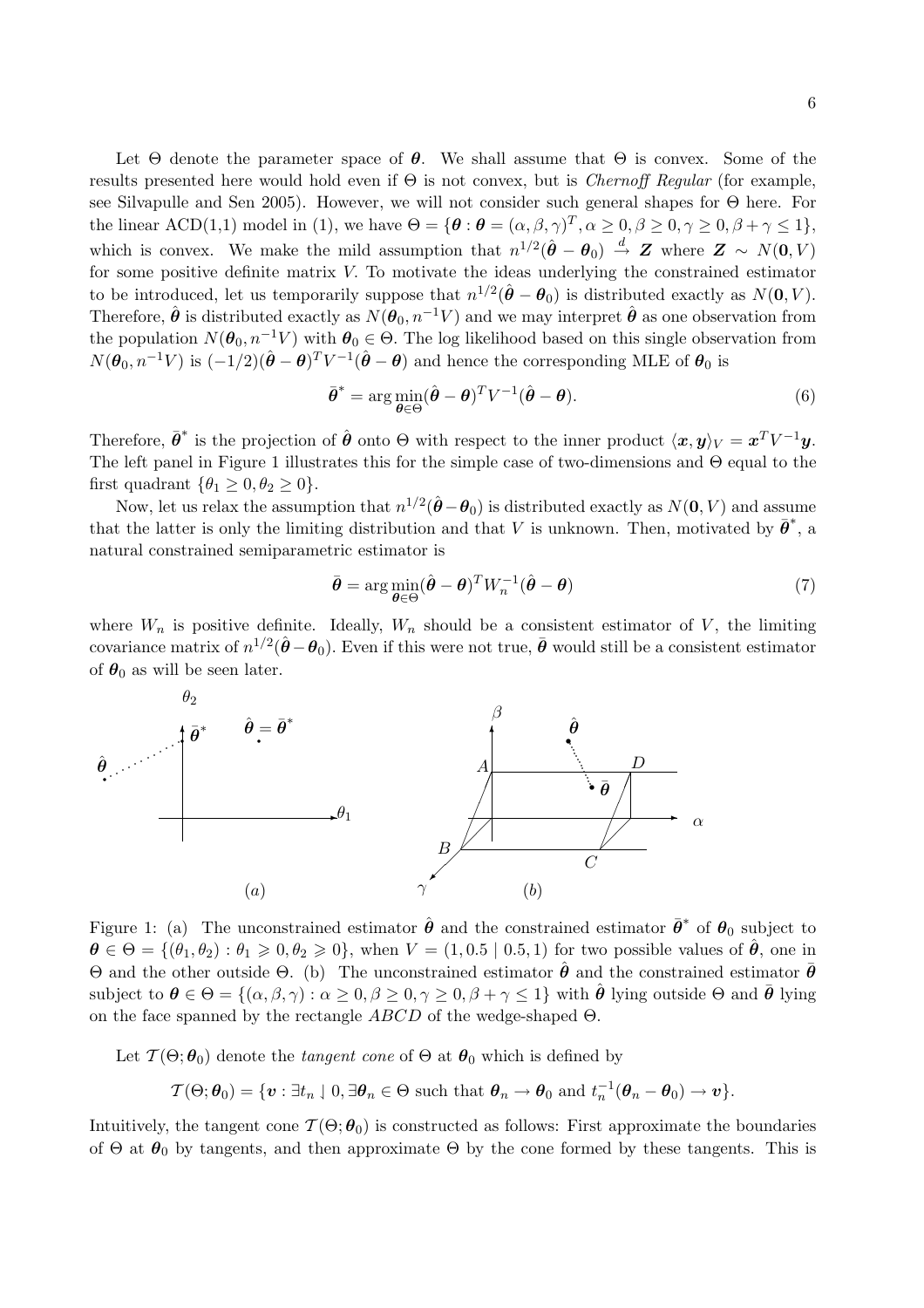

Figure 2: The tangent cone, T, and the approximating cone, A, of  $\Theta$  at B.

called the *approximating cone* of  $\Theta$  at  $\theta_0$ . Now, translate the parameter space so that  $\theta_0$  moves to the origin, and hence the cone has its vertex at the origin (see Silvapulle and Sen 2005, section 4.7). These are illustrated in Figure 2.

For any  $x \in \mathbb{R}^p$ , a  $p \times p$  positive definite matrix W and a set C, let

$$
\|\boldsymbol{x}\|_{W}=\{\boldsymbol{x}^T W^{-1}\boldsymbol{x}\}^{1/2}\qquad\text{and}\qquad\Pi_W\{\boldsymbol{z}\mid\mathcal{C}\}=\arg\min_{\boldsymbol{\theta}\in\mathcal{C}}\|(\boldsymbol{z}-\boldsymbol{\theta})^T\|_{W}.
$$

Thus,  $\Pi_W\{z \mid \mathcal{C}\}\$  denotes the projection of z onto  $\mathcal{C}$ . A simple illustration of  $\Pi(\hat{\theta} \mid \mathbb{R}^{+2})$ , which is equal to  $\bar{\theta}^*$ , is given is given in Figure 1 when C is the positive orthant in two dimensions. Now, we provide a result about the distribution of  $\theta$ .

**Proposition 1.** Suppose that  $\Theta$  is convex and that  $n^{1/2}(\hat{\theta} - \theta_0) \stackrel{d}{\rightarrow} \mathbf{Z}$  where  $\mathbf{Z} \sim N(\mathbf{0}, V)$  for some positive definite matrix V and  $W_n \stackrel{p}{\rightarrow} W$  where W and  $W_n$  are positive definite. Then

$$
n^{1/2}(\bar{\boldsymbol{\theta}} - \boldsymbol{\theta}_0) \stackrel{d}{\rightarrow} \Pi_W \{ \boldsymbol{Z} \mid \mathcal{T}(\Theta; \boldsymbol{\theta}_0) \}.
$$
 (8)

Further,  $\bar{\theta}$  is closer to the true value  $\theta_0$  than  $\hat{\theta}$  in the following sense:

$$
pr\{n^{1/2} \|\bar{\boldsymbol{\theta}} - \boldsymbol{\theta}_0\|_W < \delta\} \ge pr\{n^{1/2} \|\hat{\boldsymbol{\theta}} - \boldsymbol{\theta}_0\|_W < \delta\} + o(1)
$$
\n(9)

for any  $\delta > 0$ .

Proof. A proof of (8) when the observations are independently and identically distributed is given in (Silvapulle and Sen, 2005, section 4.9). The proof therein is not directly applicable to prove (8), but the essentials of the approach are applicable. Here, we indicate the main steps. The technical details of the proof of (8) uses the result that the parameter space  $\Theta$  can be approximated by its approximating cone at the true value for the purposes of deriving the first order asymptotic properties. For example, the projections of  $\hat{\theta}$  onto  $\Theta$  and onto the approximating cone  $\mathcal{A}(\theta_0)$  of  $\Theta$ at  $\theta_0$  are asymptotically equivalent:  $n^{1/2}(\bar{\theta}-\theta^{\dagger})=o_p(1)$  where  $\theta^{\dagger}=\Pi_{W_n}(\hat{\theta} \mid \mathcal{A}(\theta_0)).$  Now treating  $\theta_0$  as the origin, we have

$$
n^{1/2}(\boldsymbol{\theta}^{\dagger}-\boldsymbol{\theta}_0)=\Pi_{W_n}\{n^{1/2}(\hat{\boldsymbol{\theta}}-\boldsymbol{\theta}_0)\mid\mathcal{A}(\boldsymbol{\theta}_0)-\boldsymbol{\theta}_0\}\overset{d}{\to}\Pi_W(\boldsymbol{Z}\mid\mathcal{T}(\boldsymbol{\theta}_0)),
$$

the last step follows because  $\Pi_W(z | T)$  is a continuous function of  $(z, W)$ .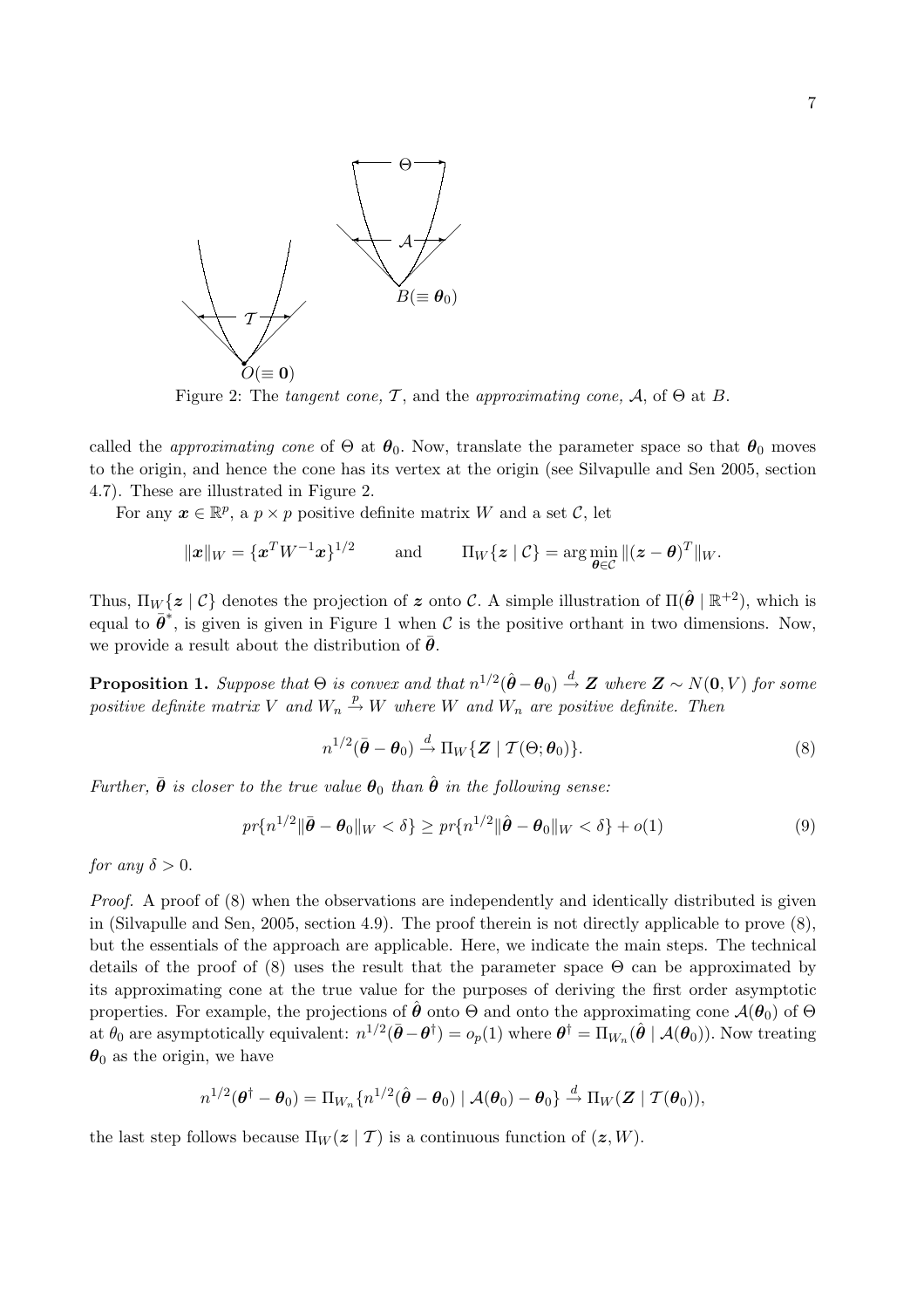Now, applying Proposition 3.12.3 on page 114 in Silvapulle and Sen (2005)) for the inner product defined by  $\langle x, y \rangle = x^T W_n^{-1} y$ , we have that  $(\bar{\theta} - \theta_0)^T W_n^{-1} (\hat{\theta} - \theta_0) \leq 0$ . Therefore,  $\|\hat{\boldsymbol{\theta}} - \boldsymbol{\theta}_0\|_{W_n} \geq \|\bar{\boldsymbol{\theta}} - \boldsymbol{\theta}_0\|_{W_n}$ . Since  $W_n \stackrel{p}{\rightarrow} W$  and  $(\hat{\boldsymbol{\theta}} - \boldsymbol{\theta}_0) = O_p(n^{-1/2})$ , we have, by Lemma 4.10.2 on page 216 in Silvapulle and Sen (2005) that  $n^{1/2}$  $\|\hat{\boldsymbol{\theta}} - \boldsymbol{\theta}_0\|_{W_n} = n^{1/2} \|\hat{\boldsymbol{\theta}} - \boldsymbol{\theta}_0\|_{W} + o_p(1)$  and  $n^{1/2}$ || $\bar{\theta} - \theta_0$ || $W_n = n^{1/2}$ || $\bar{\theta} - \theta_0$ || $W + o_p(1)$ . Now, the proof of (9) follows.  $\Box$ 

The general approach to constructing a constrained estimator exploits the fact that one needs to use only the local behaviour of the objective function in an  $n^{-1/2}$ -neighbourhood of the true value  $\theta_0$ . The foregoing  $\bar{\theta}$  adopts this approach. It is also possible to construct other estimators in such local neighbourhoods. For example, another estimator may be defined as  $\hat{\theta}(\lambda_0)$  where  $\hat{\boldsymbol{\theta}}(\lambda) = \begin{bmatrix} \tilde{\boldsymbol{\theta}}_n + \lambda \end{bmatrix}$ ¡  $n^{-1} \sum_{i=1}^n \tilde{\ell}_i^* (\tilde{\boldsymbol{\theta}}_n) \tilde{\ell}_i^* (\tilde{\boldsymbol{\theta}}_n)^T \big)^{-1} n^{-1} \sum_{i=1}^n \tilde{\ell}_i^* (\tilde{\boldsymbol{\theta}}_n)$ .⊥<br> for  $0 \leq \lambda \leq 1$  and  $\lambda_0$  is the maximum value of  $\lambda$  in [0, 1] for which  $\hat{\boldsymbol{\theta}}(\lambda)$  lies in  $\Theta$ . This says that the iteration moves from  $\tilde{\boldsymbol{\theta}}_n$  in the direction suggested by the DW-estimator but stops before crossing the boundary of Θ.

Another estimator may be defined as  $\arg \max_{\theta \in \Theta} q(\theta)$  where

$$
q(\boldsymbol{\theta}) = (\boldsymbol{\theta} - \tilde{\boldsymbol{\theta}}_n)^T n^{-1} \sum_{i=1}^n \tilde{\ell}_i^*(\tilde{\boldsymbol{\theta}}_n) - 2^{-1} (\boldsymbol{\theta} - \tilde{\boldsymbol{\theta}}_n)^T \Big( n^{-1} \sum_{i=1}^n \tilde{\ell}_i^*(\tilde{\boldsymbol{\theta}}_n) \tilde{\ell}_i^*(\tilde{\boldsymbol{\theta}}_n)^T \Big) (\boldsymbol{\theta} - \tilde{\boldsymbol{\theta}}_n),
$$

which may be seen as a pseudo likelihood with score function  $n^{-1} \sum_{i=1}^{n} \tilde{\ell}_i^*(\tilde{\theta}_n)$  and information  $(1-\sum_{i=1}^{n} \tilde{\ell}_i^*(\tilde{\theta}_n) - \tilde{\ell}_i^*(\tilde{\theta}_n))^2$  $n^{-1} \sum_{i=1}^n \tilde{\ell}_i^*(\tilde{\theta}_n) \tilde{\ell}_i^*(\tilde{\theta}_n)^T$ . Since the unconstrained maximum of  $q(\theta)$  is the DW-estimator  $\hat{\theta}$ , the foregoing estimator arg max $_{\theta \in \Theta}$  q( $\theta$ ) can be seen as a constrained version of the DW-estimator.

## 3 Simulation Study

In this section, we report the results of a simulation study conducted to evaluate and compare the semiparametric estimators,  $\theta$  and the constrained semiparametric estimator  $\theta$  with the standard QMLE for duration models, namely the one that corresponds to  $f(t) = \exp(-t)$ ,  $t > 0$ .

#### Design of the study:

We studied the five duration models introduced at the beginning of section 2. For each of these models, the following error distributions were studied:

(a) 
$$
\varepsilon_i \sim exp(1)
$$
, (b)  $\varepsilon_i \sim \Gamma(\lambda_i^{-2}, \lambda_i^2)$  and (c)  $\varepsilon_i \sim LN(-2^{-1}log(1 + \lambda_i^2), log(1 + \lambda_i^2))$ ,

where  $\Gamma(a, b)$  is the Gamma distribution with parameters  $(a, b)$ , and  $LN(\mu, \sigma^2)$  is the lognormal distribution. For the gamma and lognormal error distributions in the foregoing settings (b) and (c), we set  $\lambda_i^2 = 0.1 + 0.9\varepsilon_{i-1}$ . The estimation methods that are compared in this paper do not require the exact form of dependence of  $\lambda_i$  on other variables. This would enable us to evaluate the robustness of the estimators to departures from the usual assumption that the errors are *iid*.

Without loss of generality, the unconditional mean of  $X_i$  was set equal to 1. All the computations were programmed in MATLAB, and the optimizations were carried out using the optimization toolbox in MATLAB.

Number of values of  $\theta_0$ : (i) Linear ACD models : 15 different values of  $\theta_0$ , with some values close to the boundary of the parameter space. (ii) Linear Power ACD Model: same as for the linear ACD model. (iii) Linear ACD Type 1 : 6 values. (iv) Linear ACD Type 2: 7 values. (v) Box-Cox ACD model: 4 values.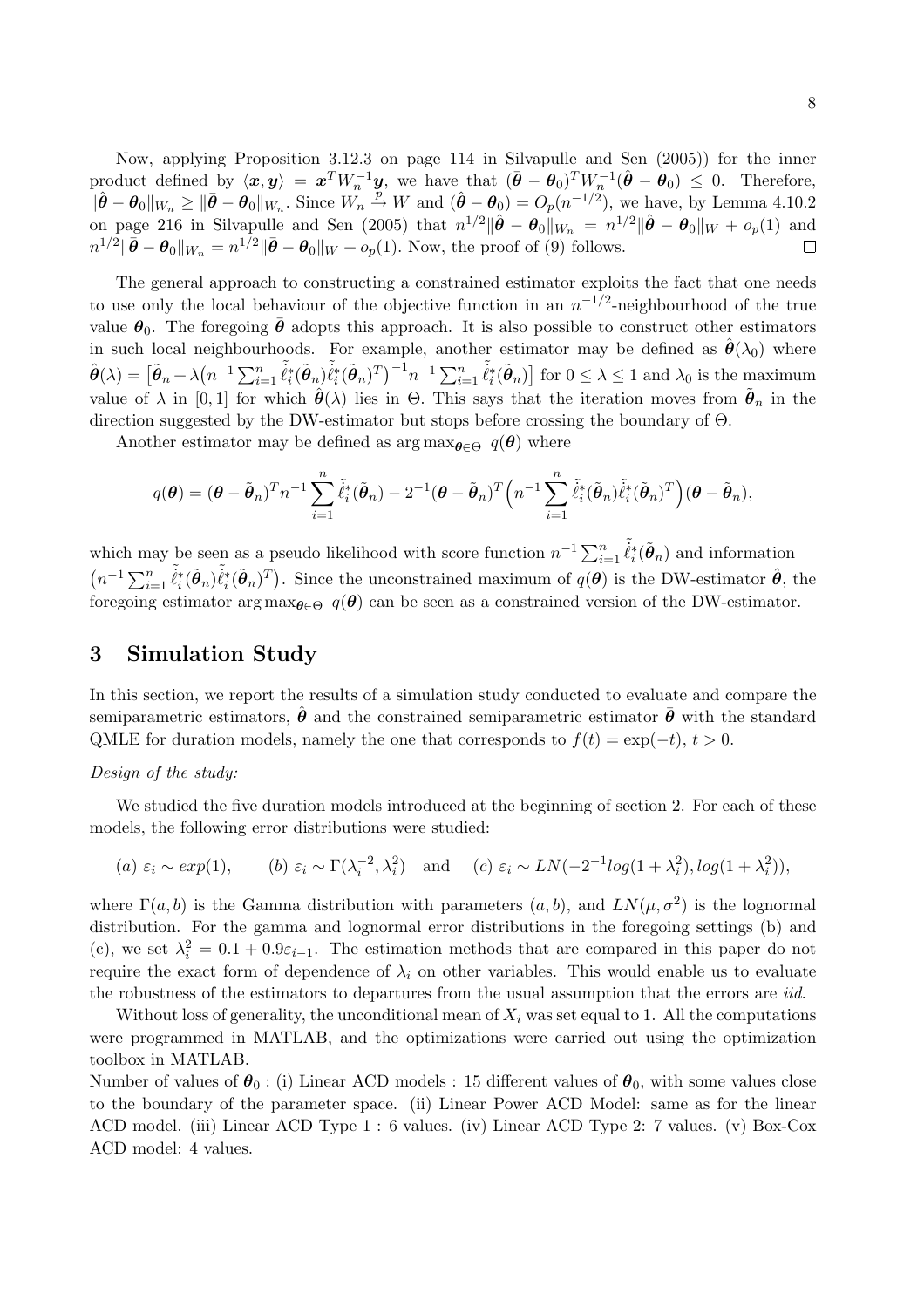| True value |                                                                              | $\varepsilon \sim EXP$ |          |         | $\varepsilon \sim NG$ |          | $\varepsilon \sim LN$ |          |          |         |          |
|------------|------------------------------------------------------------------------------|------------------------|----------|---------|-----------------------|----------|-----------------------|----------|----------|---------|----------|
| $\alpha_0$ | $\beta_0$                                                                    | $\gamma_0$             | $\alpha$ | $\beta$ | $\gamma$              | $\alpha$ | $\beta$               | $\gamma$ | $\alpha$ | $\beta$ | $\gamma$ |
|            |                                                                              |                        |          |         |                       |          |                       |          |          |         |          |
| 0.05       | 0.30                                                                         | 0.65                   | 103      | 96      | 97                    | 179      | 182                   | 182      | 153      | 147     | 151      |
| 0.05       | 0.05                                                                         | 0.90                   | 99       | 96      | 95                    | 156      | 193                   | 162      | 143      | 194     | 149      |
| 0.10       | 0.20                                                                         | 0.70                   | 106      | 99      | 101                   | 174      | 188                   | 173      | 144      | 164     | 148      |
| $*0.25$    | 0.05                                                                         | 0.70                   | 58       | 96      | 61                    | 78       | 162                   | 86       | 65       | 212     | 76       |
|            |                                                                              |                        |          |         |                       |          |                       |          |          |         |          |
| 0.10       | 0.15                                                                         | 0.75                   | 109      | 99      | 103                   | 169      | 195                   | 170      | 148      | 174     | 151      |
| 0.05       | 0.10                                                                         | 0.85                   | 102      | 97      | 97                    | 238      | 207                   | 209      | 181      | 184     | 174      |
| 0.20       | 0.20                                                                         | 0.60                   | 104      | 101     | 99                    | 149      | 168                   | 145      | 127      | 155     | 132      |
| $*0.20$    | 0.05                                                                         | 0.75                   | 76       | 95      | 76                    | 89       | 170                   | 98       | 79       | 215     | 91       |
|            |                                                                              |                        |          |         |                       |          |                       |          |          |         |          |
| 0.30       | 0.10                                                                         | 0.60                   | 76       | 98      | 78                    | 86       | 166                   | 89       | 78       | 166     | 85       |
| 0.10       | 0.10                                                                         | 0.80                   | 104      | 98      | 98                    | 147      | 196                   | 151      | 138      | 184     | 143      |
| 0.70       | 0.20                                                                         | 0.10                   | 87       | 103     | 90                    | 107      | 153                   | 103      | 111      | 139     | 114      |
| 0.70       | 0.25                                                                         | 0.05                   | 88       | 104     | 94                    | 150      | 156                   | 147      | 122      | 145     | 127      |
|            |                                                                              |                        |          |         |                       |          |                       |          |          |         |          |
| 0.80       | 0.10                                                                         | 0.10                   | 82       | 100     | 83                    | 106      | 172                   | 98       | 101      | 174     | 97       |
| 0.80       | 0.12                                                                         | 0.08                   | 86       | 103     | 87                    | 120      | 166                   | 110      | 106      | 171     | 103      |
| 0.80       | 0.15                                                                         | 0.05                   | 89       | 103     | 91                    | 143      | 165                   | 131      | 112      | 164     | 110      |
|            |                                                                              |                        |          |         |                       |          |                       |          |          |         |          |
|            | MSE-efficiency for $\theta_i$ is defined as MSE(QMLE)/MSE( $\bar{\theta}$ ). |                        |          |         |                       |          |                       |          |          |         |          |
|            |                                                                              |                        |          |         |                       |          |                       |          |          |         |          |

Table 1: MSE-efficiency of  $\bar{\theta}$  relative to QMLE for the linear ACD model

Since our main objective is to compare the QMLE with the semiparametric estimators, we shall report estimates of Relative MSE Efficiency which we define as {MSE of QMLE/ MSE of the estimator}.

The results of the simulation study are based on sample size  $n = 500$  and 500 repeated samples, for the linear ACD and the power ACD models with nonnegative parameters. For the other models,  $n = 2000$  and 500 repeated samples. Typically with tick-by-tick data, the number of observations is usually large and hence  $n = 2000$  is quite realistic.

#### Results:

The simulation was carried out for  $\hat{\theta}_{iid}$ ,  $\hat{\theta}_{Mark}$  and  $\hat{\theta}_{Mart}$ . We observed that  $\hat{\theta}_{Mart}$  performed better. Therefore, in the rest of this section, we shall present the results for  $\hat{\theta}_{Mart}$  only and write  $\hat{\theta}$  for  $\hat{\theta}_{Mart}$ . The results for the other estimators are available in an working paper.

The histograms of relative MSE of  $\hat{\theta}$  are shown in Figures 4 - 8. Each figure has three diagrams: the one on left, middle and right correspond to  $\varepsilon_i$  being  $\exp(1)$ ,  $\Gamma(\lambda_i^{-2}, \lambda_i^2)$  and  $LN(-2^{-1}log(1 +$  $\lambda_i^2$ ,  $log(1 + \lambda_i^2)$ , respectively.

The errors are iid with common error distribution  $exp(1)$ :

Recall that the QMLE is equal to the MLE in this case. Since this setting is ideal for QMLE, we would expect the QMLE to perform at least as well as, if not better than, the semiparametric estimators [SPE]. The diagram on the left of each of Figures 4 - 8 show that, as expected, the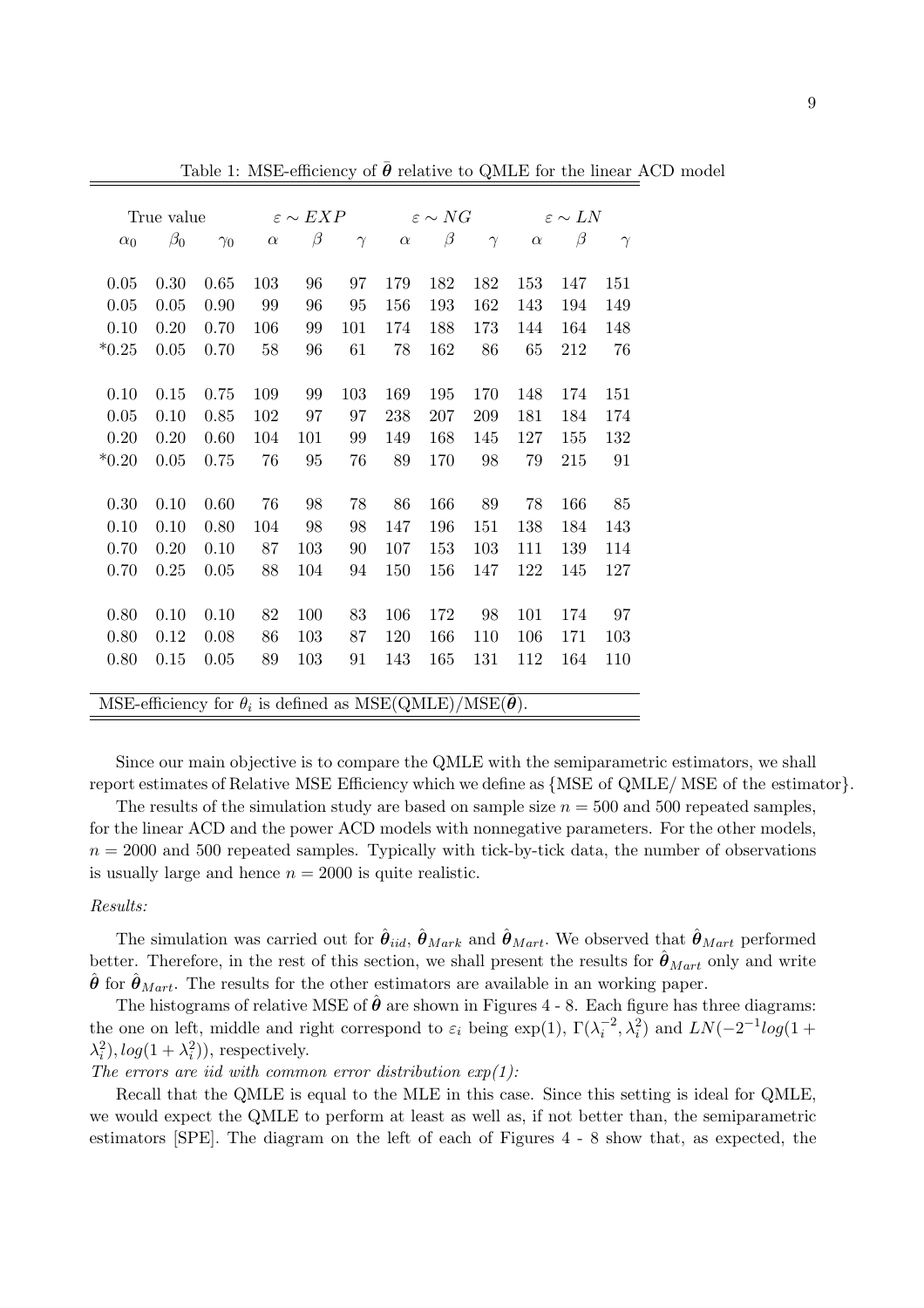|                                                                                | $\varepsilon \sim NG$<br>$\varepsilon \sim EXP$<br>$\varepsilon \sim LN$ |         |          |           |          |         |          |           |          |         |          |           |
|--------------------------------------------------------------------------------|--------------------------------------------------------------------------|---------|----------|-----------|----------|---------|----------|-----------|----------|---------|----------|-----------|
| $\boldsymbol{\theta}_0 = (\alpha_0, \beta_0, \gamma_0, \lambda_0)$             | $\alpha$                                                                 | $\beta$ | $\gamma$ | $\lambda$ | $\alpha$ | $\beta$ | $\gamma$ | $\lambda$ | $\alpha$ | $\beta$ | $\gamma$ | $\lambda$ |
| 0.05, 0.30, 0.65, 2                                                            | 121                                                                      | 94      | 93       | 91        | 1197     | 136     | 204      | 142       | 498      | 120     | 165      | 110       |
|                                                                                |                                                                          |         |          |           |          |         |          |           |          |         |          |           |
| 0.05, 0.05, 0.9, 2                                                             | 72                                                                       | 84      | 96       | 69        | 352      | 136     | 176      | 101       | 1108     | 139     | 216      | 93        |
| 0.1, 0.2, 0.70, 1.5                                                            | 107                                                                      | 96      | 96       | 92        | 226      | 149     | 200      | 207       | 165      | 128     | 171      | 119       |
| $*0.25, 0.05, 0.70, 1.5$                                                       | 81                                                                       | 86      | 82       | 47        | 83       | 117     | 92       | 53        | 90       | 127     | 98       | 59        |
|                                                                                |                                                                          |         |          |           |          |         |          |           |          |         |          |           |
| 0.1, 0.15, 0.75, 2                                                             | 104                                                                      | 89      | 95       | 85        | 579      | 132     | 211      | 136       | 221      | 122     | 179      | 105       |
| 0.05, 0.1, 0.85, 2                                                             | 73                                                                       | 90      | 95       | 83        | 893      | 123     | 189      | 123       | 350      | 129     | 167      | 106       |
| 0.20, 0.2, 0.60, 1.5                                                           | 110                                                                      | 97      | 98       | 90        | 182      | 144     | 191      | 198       | 127      | 125     | 141      | 120       |
| $*0.20, 0.05, 0.75, 1.5$                                                       | 89                                                                       | 91      | 88       | 56        | 106      | 123     | 115      | 76        | 102      | 146     | 110      | 66        |
|                                                                                |                                                                          |         |          |           |          |         |          |           |          |         |          |           |
| 0.3, 0.1, 0.6, 0.5                                                             | 94                                                                       | 97      | 95       | 90        | 92       | 123     | 95       | 153       | 82       | 125     | 89       | 92        |
| 0.1, 0.1, 0.8, 0.5                                                             | 115                                                                      | 95      | 110      | 85        | 136      | 160     | 140      | 164       | 142      | 150     | 150      | 140       |
| 0.7, 0.2, 0.1, 0.5                                                             | 91                                                                       | 99      | 95       | 89        | 107      | 115     | 108      | 136       | 110      | 114     | 113      | 129       |
| 0.7, 0.25, 0.05, 1.5                                                           | 91                                                                       | 100     | 96       | 87        | 136      | 111     | 129      | 117       | 111      | 116     | 114      | 99        |
|                                                                                |                                                                          |         |          |           |          |         |          |           |          |         |          |           |
| 0.8, 0.1, 0.1, 0.5                                                             | 91                                                                       | 99      | 92       | 90        | 99       | 88      | 93       | 120       | 110      | 119     | 107      | 82        |
| 0.05, 0.05, 0.9, 0.5                                                           | 97                                                                       | 92      | 99       | 84        | 158      | 177     | 157      | 123       | 130      | 194     | 142      | 85        |
| 0.8, 0.15, 0.05, 0.5                                                           | 91                                                                       | 104     | 92       | 104       | 119      | 97      | 113      | 155       | 113      | 112     | 114      | 101       |
|                                                                                |                                                                          |         |          |           |          |         |          |           |          |         |          |           |
| MSE-efficiency for $\theta_i$ is defined as MSE(QMLE)/MSE( $\bar{\theta}_i$ ). |                                                                          |         |          |           |          |         |          |           |          |         |          |           |

Table 2: MSE-efficiency of  $\bar{\theta}$  relative to QMLE for the linear Power ACD model

QMLE performed at least as well as the the semiparametric estimator. However, the differences were small in most cases.

### $Log ACD-Type I$  (Figure 3):

When  $\varepsilon \sim \exp(1)$ , the QMLE performs at least as well as  $\hat{\theta}$ , as expected, but the differences between QMLE and  $\hat{\theta}$  are small. When the error distribution is  $\Gamma(\lambda_i^{-2}, \lambda_i^2)$  or  $LN(-2^{-1}log(1 +$  $\lambda_i^2$ ,  $log(1 + \lambda_i^2)$ ,  $\hat{\theta}$  perform significantly better than the QMLE. These results show that for the Log ACD-Type I model, the semiparametric estimator is better than the QMLE.

### Log  $ACD$ -Type II (Figure 4):

When  $\varepsilon \sim \exp(1)$ , the MSE-efficiency of  $\hat{\theta}$  is less than 100%. The reduction in efficiency is not negligible, but not very large. When the error distribution is  $\Gamma(\lambda_i^{-2}, \lambda_i^2)$  or  $LN(-2^{-1}log(1+\lambda_i))$  $\lambda_i^2$ ,  $log(1 + \lambda_i^2)$ ,  $\hat{\theta}$  performs significantly better than QMLE. These results show that for the Log ACD-Type II model,  $\hat{\theta}$  is better than QMLE overall.

### Box-Cox ACD Model (Figure 5):

When  $\varepsilon \sim \exp(1)$ , the MSE-efficiency of the two semiparametric estimators fell to about 70% for some parameter values. When the error distribution is  $\Gamma(\lambda_i^{-2}, \lambda_i^2)$  or  $LN(-2^{-1}log(1+\lambda_i^2), log(1+\lambda_i^2))$  $(\lambda_i^2)$ ),  $\hat{\boldsymbol{\theta}}$  performs significantly better than QMLE. Overall  $\hat{\boldsymbol{\theta}}$  performs better than QMLE.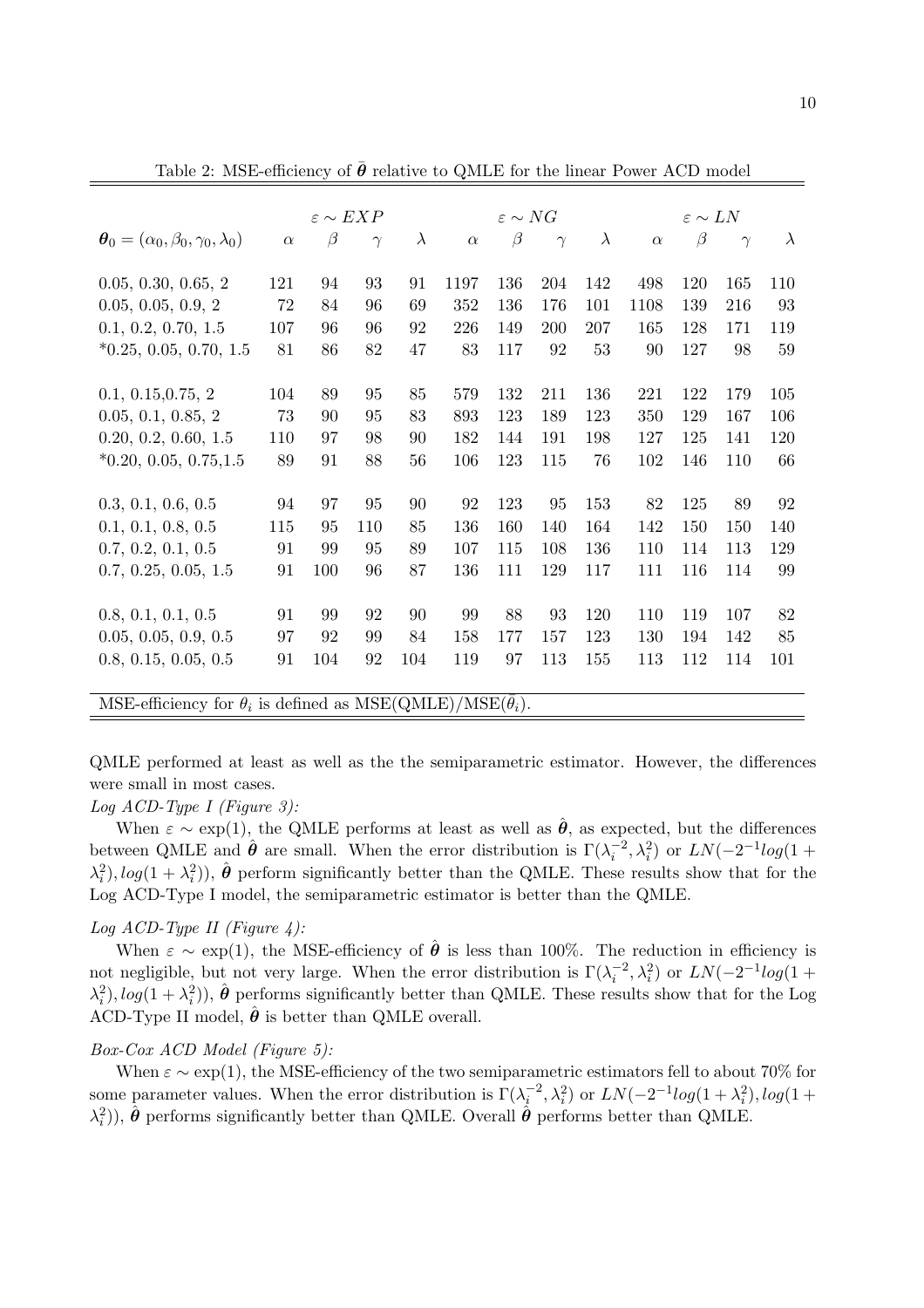Linear ACD and Power ACD Models (Figures 6-9):

In these models,  $\Theta = \{(\alpha, \beta, \gamma) : \alpha \geq 0, \beta \geq 0, \gamma \geq 0, \gamma + \beta \leq 1\}$ . Figures 6 and 7 show that constrained estimator  $\theta$  performed at least well as the unconstrained DW-estimator  $\theta$  for all true parameter values and significantly better when the true parameter value is near the boundary of Θ. The cases for which the relative efficiencies are equal to 100% or slightly higher, correspond to the case when the parameter value is away from the boundary and lie well in the interior of the parameter space. Similarly, relative efficiencies that are higher than 100% correspond to the case when the parameter value is close to the boundary. Therefore, as expected, the constrained estimator  $\bar{\theta}$  is better than the unconstrained estimator  $\hat{\theta}$ .

If the true value of  $\theta$  is not in the set A, where

 $A = \{(\alpha, \beta, \gamma) : \beta \text{ and } (\beta/\alpha) \text{ are close to zero, and } \alpha \text{ and } \gamma \text{ are not close to zero }\}\$ 

then  $\bar{\theta}$  performs better than QMLE. Even if the true parameter lies in the set A (eg., see the rows marked with <sup>\*\*</sup> in Tables 1 and 2), QMLE does not dominate  $\bar{\theta}$  as is clear from Tables 1 and 2 that QMLE is better than  $\bar{\theta}$  for  $(\alpha, \gamma)$  but not for  $\beta$ .

In several empirical studies reported in the literature, for example Engle and Russell (1998), Engle and Russell (1997), Fernandes and Grammig (2006) and Zhang et al. (2001), the estimated value of  $\theta$  turned out to be away from A. Therefore, it appears that  $\bar{\theta}$  performs better than QMLE in the part of the parameter space that is of practical relevance.

Finally, let us make the following comment. It may appear surprising that even though errors were generated to have Markov structure,  $\hat{\theta}_{Mart}$  performed better than  $\hat{\theta}_{Mark}$ . A possible explanation is that  $\tilde{\ell}_i^*(\theta)$  for Martingale error has a much simpler form compared to that for the Markov error. Hence, it is likely that the various Nadaraya-Watson estimators for the conditional moments to compute  $\hat{\theta}_{MARK}$  may be not be very good. This together with the fact that the  $\hat{\theta}_{Mart}$  is derived under much weaker assumption lead us to recommend  $\hat{\theta}_{Mart}$  over  $\hat{\theta}_{Mark}$ . Summary of the results:

For Log ACD Types I and II models, the semiparametric DW-estimator  $\hat{\theta}$  performed better than the QMLE. For the Box-Cox ACD model,  $\hat{\theta}$  appears to be a better estimator overall. For the Linear ACD and Power ACD models, for which  $\alpha$ ,  $\beta$  and  $\gamma$  must be nonnegative and  $\beta + \gamma \leq 1$ , the constrained estimator  $\bar{\theta}$  performed better than the unconstrained estimator  $\hat{\theta}$  and also better than QMLE in the part of the parameter space that appears to be relevant based on past empirical studies.

### 4 An empirical example

In this section we use the IBM transaction data for November 1990, to illustrate the constrained estimator  $\bar{\theta}$ . In this example, we do not plan to model the data in order to draw substantive conclusions about IBM transactions, therefore we do not carry out diagnostics to evaluate goodness of fit. Such issues for these data have been discussed in other studies, including Engle and Russell (1998). We estimated the parameters in the linear  $\text{ACD}(2,2)$  model

$$
\psi_i = \alpha + \beta_1 X_{i-1} + \beta_2 X_{i-2} + \gamma_1 \psi_{i-1} + \gamma_2 \psi_{i-2},\tag{10}
$$

by QMLE and the semiparametric methods. The parameter space  $\Theta$  is given by

$$
\Theta = \{ \boldsymbol{\theta} : \boldsymbol{\theta} = (\alpha, \beta_1, \beta_2, \gamma_1, \gamma_2)^T; \alpha \geq 0; 0 \leq \beta_1, \beta_2, \gamma_1, \gamma_2, \beta_1 + \beta_2 + \gamma_1 + \gamma_2 \leq 1 \}.
$$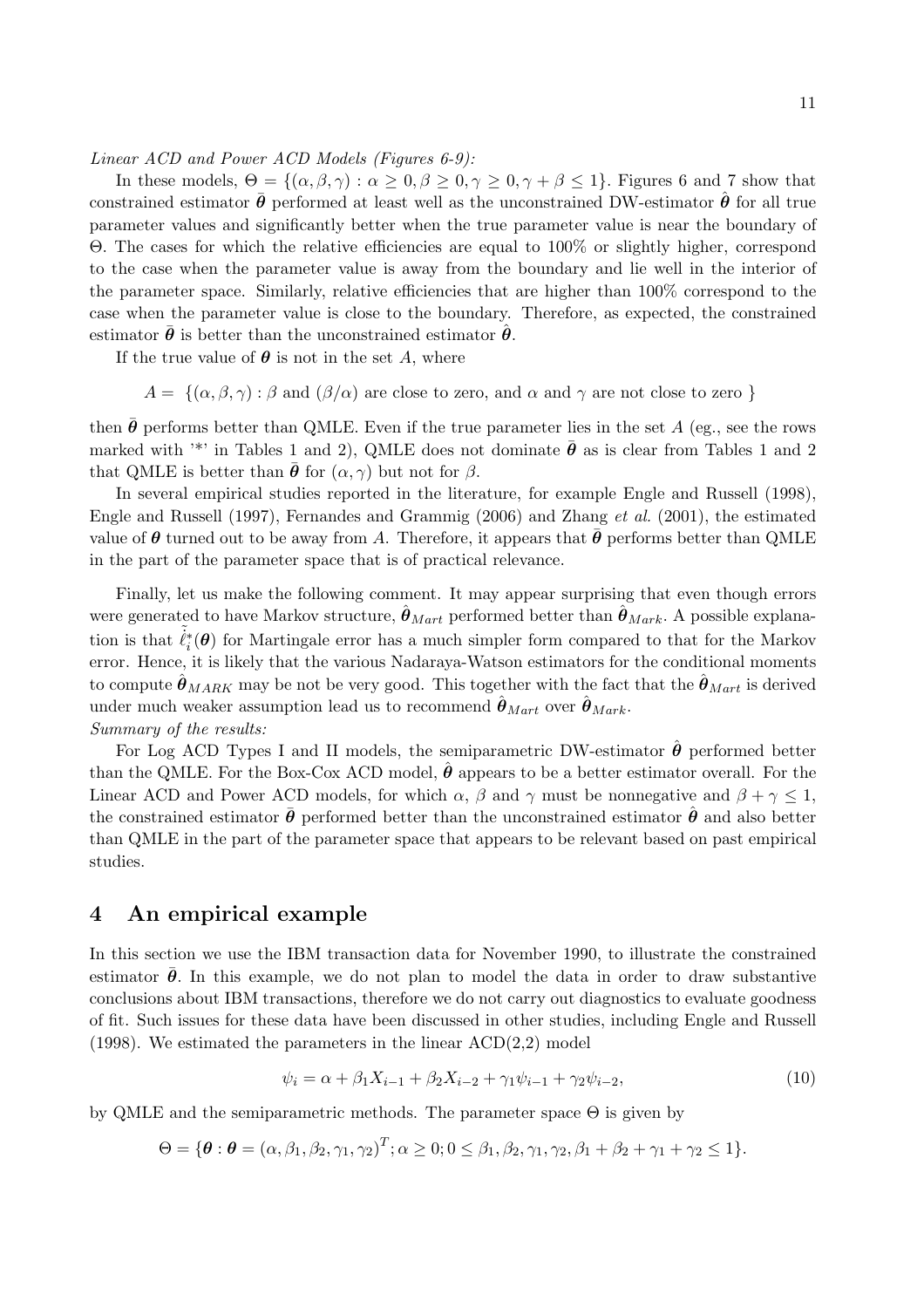|  |  |  |  |  |  |  |  |  |  |  |  |  |  | Table 3: Estimates of parameters for the $ACD(2,2)$ model for the IBM transaction data |  |
|--|--|--|--|--|--|--|--|--|--|--|--|--|--|----------------------------------------------------------------------------------------|--|
|--|--|--|--|--|--|--|--|--|--|--|--|--|--|----------------------------------------------------------------------------------------|--|

|                                             | $\alpha$ |       | $\beta_2$                | $\gamma_1$ |          |
|---------------------------------------------|----------|-------|--------------------------|------------|----------|
|                                             |          |       | Unconstrained Estimators |            |          |
| QMLE                                        | 0.561    | 0.098 | 0.018                    | 0.375      | 0.492    |
| $\hat{\boldsymbol{\theta}}_{MART}$          | 0.321    | 0.108 | $-0.041$                 | 1.005      | $-0.082$ |
| $\hat{\boldsymbol{\theta}}_{MARK}$          | 0.423    | 0.108 | $-0.048$                 | 0.984      | $-0.059$ |
| $\hat{\boldsymbol{\theta}}_{IID}$           | 0.613    | 0.095 | $-0.026$                 | 0.806      | 0.103    |
|                                             |          |       | Constrained Estimators   |            |          |
| $\hat{\boldsymbol{\theta}}_{\textit{MART}}$ | 0.471    | 0.099 | 0.000                    | 0.616      | 0.270    |

| $\sigma_{MART}$ 0.411 0.099 0.000 0.010 0.210 |  |                                                     |  |
|-----------------------------------------------|--|-----------------------------------------------------|--|
| $\theta_{MARK}$ 0.609 0.096 0.000 0.547 0.336 |  |                                                     |  |
|                                               |  | $\ddot{\theta}_{IID}$ 0.668 0.088 0.000 0.568 0.320 |  |
|                                               |  |                                                     |  |

The computed values are given in Table 3, where  $\hat{\theta}_{MART}$ ,  $\hat{\theta}_{MARK}$  and  $\hat{\theta}_{IID}$  are the estimators corresponding to the three cases in  $(3)$ - $(5)$ . To compute the QMLE, we maximized the log likelihood corresponding to the assumption  $\varepsilon_i \sim exp(\lambda)$ . Since the unconstrained QMLE, given in Table 3, is an interior point of  $\Theta$ , it is also equal to the QMLE under the constraint  $\theta \in \Theta$ .

Although the unconstrained QMLE satisfies the constraint  $\theta \in \Theta$ , the DW-estimator  $\theta$  corresponding to Martingale, Markov and iid errors, are outside their allowed ranges. This is an example of the type of settings where a constrained estimator such as  $\bar{\theta}$  would be essential. Since constrained estimator  $\theta$  is not asymptotically normal when the true parameter lies on the boundary of the parameter space, it is not particularly meaningful to provide standard errors for  $\theta$ . If a measure of variability is desired, a confidence region can be constructed by inverting an inequality constrained test based on  $\theta$ . This is not a trivial task, but possible to do.

Note that, based on the semiparametric estimators corresponding to Martingale errors, the estimate of  $\beta_2$  has now moved from -0.041 to its boundary  $\beta_2 = 0$ , the estimate of  $\gamma_2$  moved from  $-.082$  to 0.27 a value that is interior to its allowed range, and the estimate of  $\gamma_1$  moved from 1.005 to 0.616, a value that is also interior to its allowed range. This example illustrates that when there are several estimates that are outside their allowed range, the constrained estimation method introduced in this paper offers a methodologically sound way of constructing an efficient estimator of θ.

## 5 Conclusion

We studied estimation of parameters in a large class of duration models. Our work is centered around the semiparametrically efficient estimator of Drost and Werker (2004) for situations where the error distribution is unknown and the errors themselves may not be independent either. Since such situations are expected to be common in practice, this semiparametric method of estimation is of significant practical importance. To evaluate this estimator, we carried out a large scale simulation study.

Using the theoretical results of Drost and Werker (2004) as building blocks, we proposed a new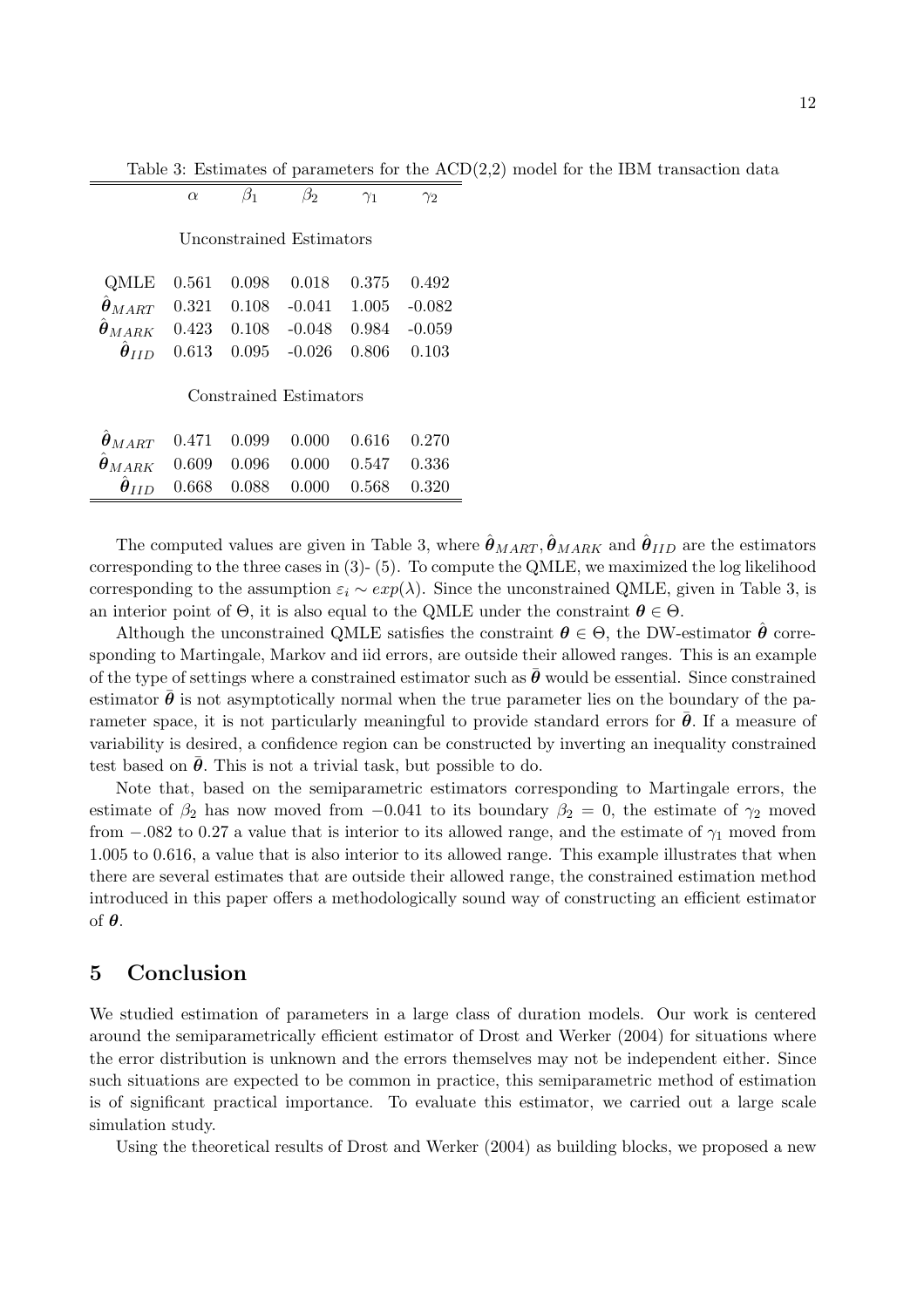semiparametric estimator for duration models for cases when some parameters are known to satisfy inequality constraints, for example nonnegativity constraints as in the standard linear ACD model of Engle and Russell (1998). We showed that our proposed constrained estimator is asymptotically better than the unconstrained DW-estimator when there are inequality constraints on parameters. We carried out a simulation study to compare our estimator with the DW-estimator and the QMLE.

For the Log ACD Models of types I and II and the Box-Cox ACD models, for which there are no inequality constraints on parameters, the DW-estimator performed better than the QMLE overall. For the Linear ACD and Power ACD Models, in which some parameters are known to be nonnegative, the inequality constrained estimator proposed in this paper performed better than the DW-estimator. Further, in these models, the constrained estimator  $\bar{\theta}_{Mart}$  performed better than the QMLE in most cases of empirical interest.

In summary, the DW-estimator is better than the QMLE when there are no inequality constraints, such as nonnegativity constraints. If there are inequality constraints, then the constrained estimator proposed in this paper is better.

Since statistical inferences based on the semiparametric estimators  $\hat{\theta}$  and  $\bar{\theta}$  are valid under quite weak and very realistic assumptions, but they perform better than QMLE overall, and only marginally worse than QMLE even under the ideal conditions for QMLE, these semiparametric estimators are serious competitors to QMLE, and the indications are that they are better than QMLE.

# Acknowledgments

This research was supported under Australian Research Council's Discovery Projects funding scheme (project number DP0665710). We are grateful to Feike Drost and Bas Werker for providing a copy of their computer program, Heather Anderson and Param Silvapulle for constructive comments and suggestions, and Gunky Kim for help with the use of MATLAB and implementation of the DW-approach.

## References

- Bauwens, L. and Giot, P. (2000). The logarithmic acd model: An application to the bid-ask quote process of three nyse stocks. Annales d'Economie et de Statistiquie, 60, 117–150.
- Bauwens, L. and Giot, P. (2001). Econometric Modelling of Stock Market Intraday Activity. Kluwer Academic Publishers.
- Bickel, P., Klaassen, C., Ritov, Y., and Wellner, J. (1993). Efficient and Adaptive Estimation in Semiparametric Models. The Johns Hopkins University Press, Baltimore, Maryland.
- Drost, F. C. and Werker, B. J. M. (2004). Semiparametric duration models. J. Bus. Econom. *Statist.*, **22**(1), 40–50.
- Engle, R. F. and Russell, J. R. (1997). Forecasting the frequency of changes in quoted foreign exchange prices with the autoregressive conditional duration model. Journal of Emprical Finance, 4, 187–212.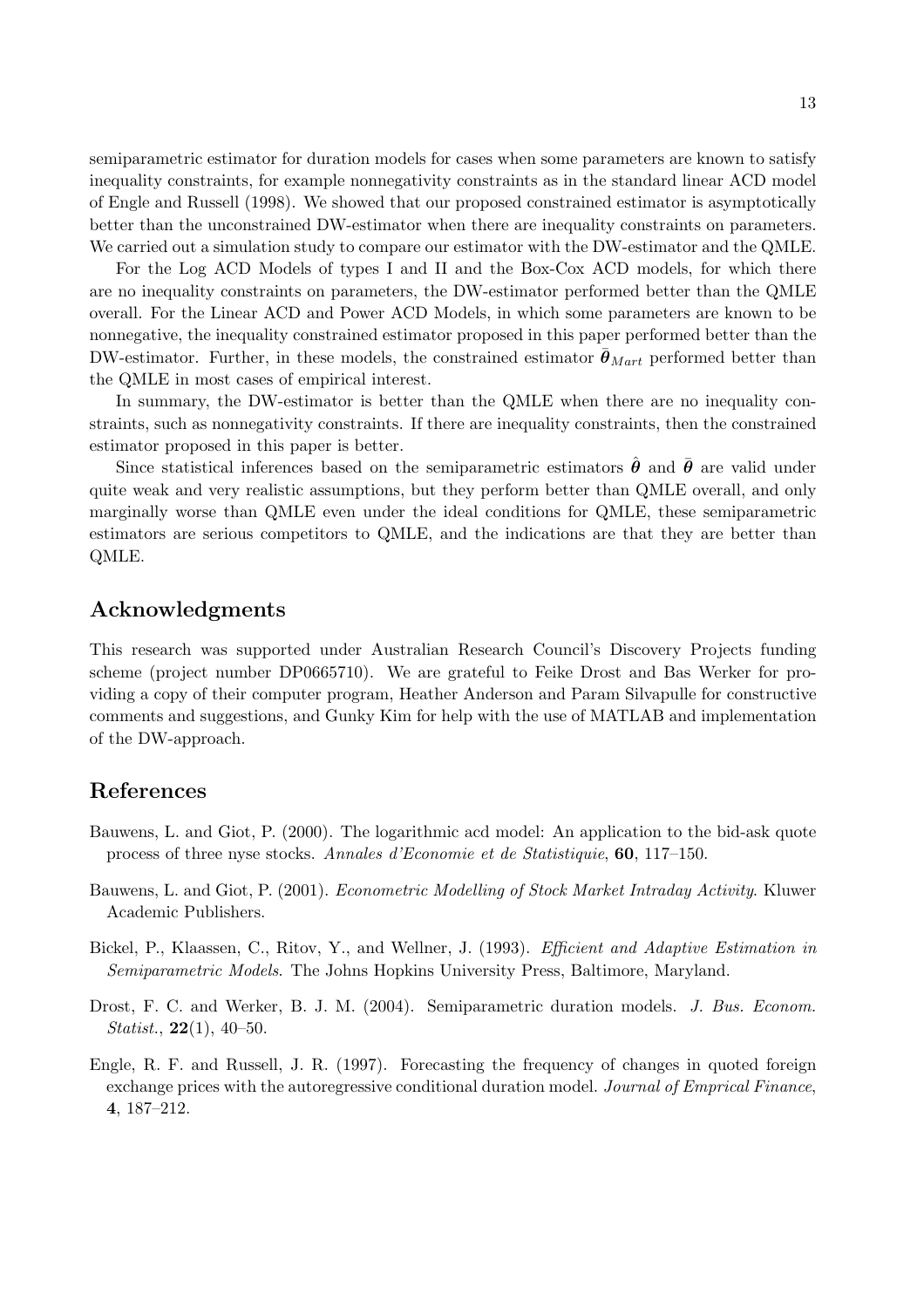- Engle, R. F. and Russell, J. R. (1998). Autoregressive conditional duration: a new model for irregularly spaced transaction data. Econometrica, 66(5), 1127–1162.
- Fernandes, M. and Grammig, J. (2006). A family of autoregressive conditional duration models. J. Econometrics,  $130(1)$ , 1–23.
- Newey, W. (1990). Semiparametric efficiency bounds. Journal of Applied Econometrics,  $5(2)$ , 99–135.
- Silvapulle, M. J. and Sen, P. K. (2005). Constrained Statistical Inference: inequality, order, and shape restrictions. John Wiley and Sons, New York.
- Tsiatis, A. A. (2006). Semiparametric theory and missing data. Springer Series in Statistics. Springer, New York.
- Zhang, M. Y., Russel, J. R., and Tsay, R. S. (2001). A nonlinear autoregressive conditional duration model with applications to financial transaction data. Journal of Econometrics, 104, 179–207.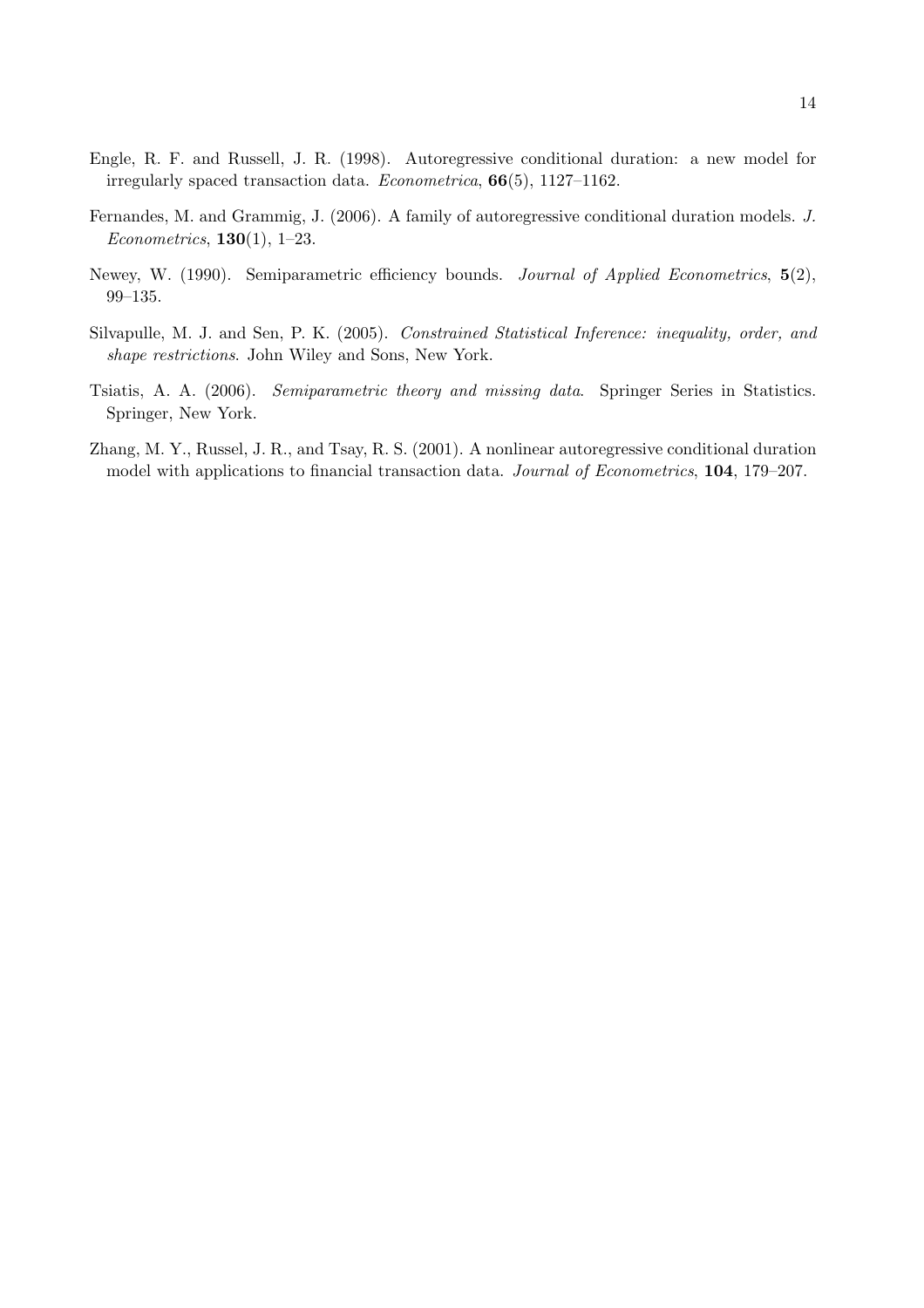

Figure 3: MSE of  $\hat{\theta}$  relative to QMLE for the LACD-1 model.



Figure 4: MSE of  $\hat{\pmb{\theta}}$  relative to QMLE for the LACD-2 model.



Figure 5: MSE of  $\hat{\pmb{\theta}}$  relative to QMLE for the BCACD model